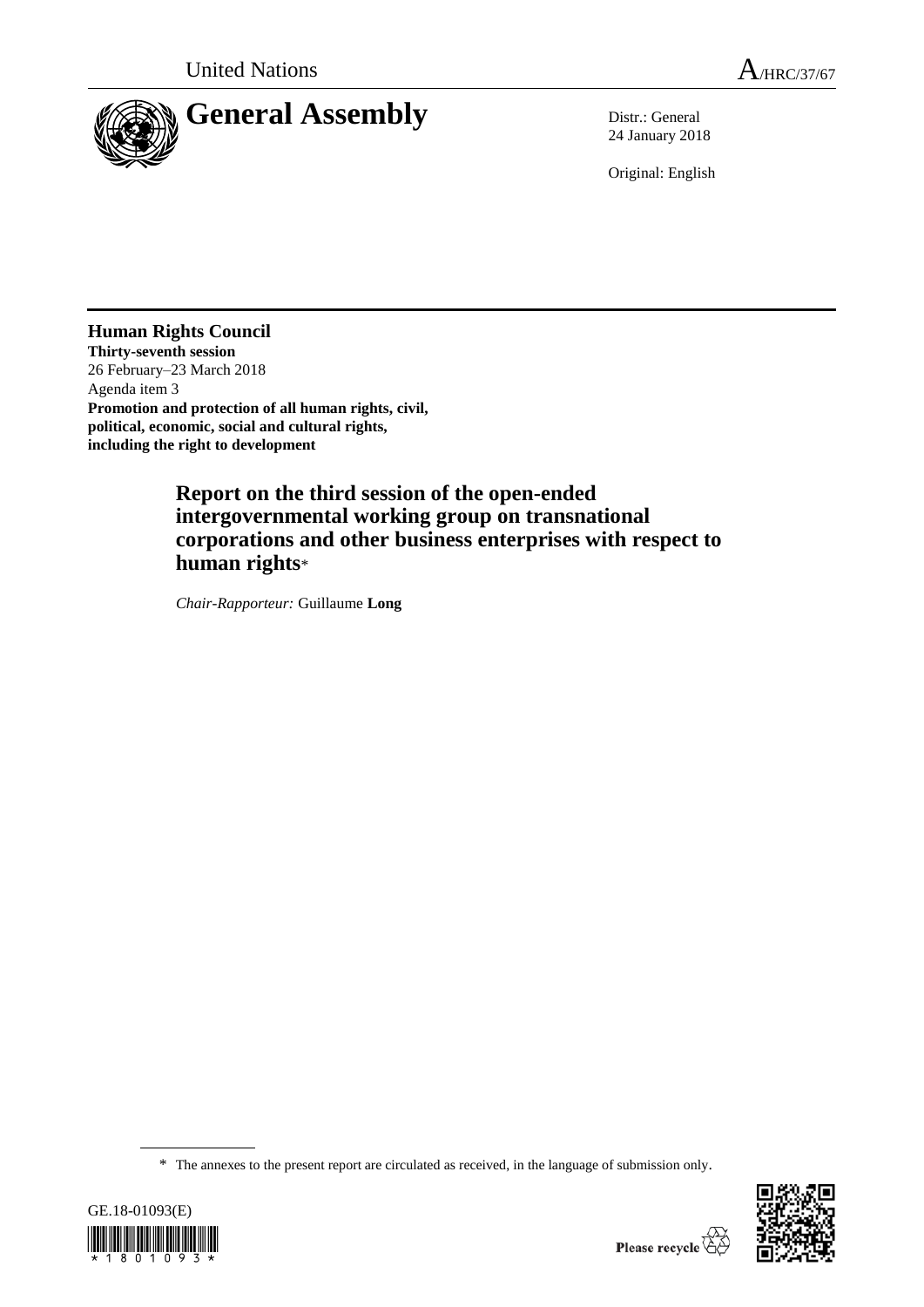# Contents

| Ι.      |                                                                              |                                                                                                                                                                        |
|---------|------------------------------------------------------------------------------|------------------------------------------------------------------------------------------------------------------------------------------------------------------------|
| П.      |                                                                              |                                                                                                                                                                        |
|         | А.                                                                           |                                                                                                                                                                        |
|         | Β.                                                                           |                                                                                                                                                                        |
|         | C.<br>D.                                                                     |                                                                                                                                                                        |
| Ш.      |                                                                              |                                                                                                                                                                        |
|         |                                                                              |                                                                                                                                                                        |
|         | A.<br><b>B.</b>                                                              |                                                                                                                                                                        |
|         | C.                                                                           | Debate: reflections on the implementation of the Guiding Principles on Business<br>and Human Rights and other relevant international, regional and national frameworks |
| IV.     |                                                                              |                                                                                                                                                                        |
|         | А.                                                                           |                                                                                                                                                                        |
|         | Β.                                                                           |                                                                                                                                                                        |
|         | C.                                                                           |                                                                                                                                                                        |
|         | D.                                                                           |                                                                                                                                                                        |
|         | Е.                                                                           |                                                                                                                                                                        |
|         | F.                                                                           | Panel VI. Access to justice, effective remedy and guarantees of non-repetition                                                                                         |
|         | G.                                                                           |                                                                                                                                                                        |
|         | Н.                                                                           |                                                                                                                                                                        |
|         | Ι.                                                                           | Panel IX. Mechanisms for promotion, implementation and monitoring                                                                                                      |
|         | J.                                                                           |                                                                                                                                                                        |
|         | Κ.                                                                           |                                                                                                                                                                        |
| V.      | Recommendations of the Chair-Rapporteur and conclusions of the working group |                                                                                                                                                                        |
|         |                                                                              |                                                                                                                                                                        |
|         | <b>B.</b>                                                                    |                                                                                                                                                                        |
| VI.     |                                                                              |                                                                                                                                                                        |
| Annexes |                                                                              |                                                                                                                                                                        |
| I.      |                                                                              |                                                                                                                                                                        |
| П.      |                                                                              |                                                                                                                                                                        |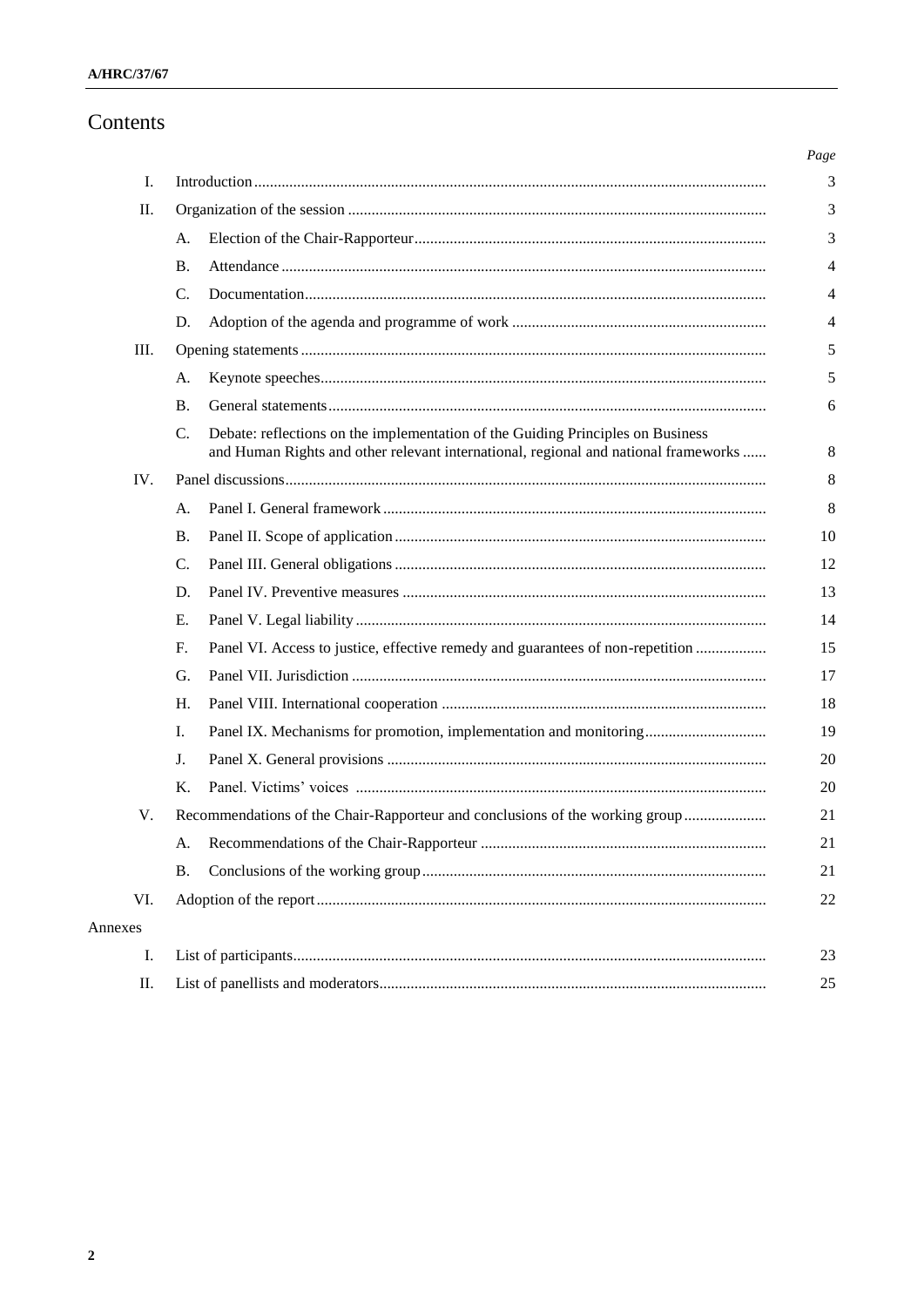# **I. Introduction**

1. The open-ended intergovernmental working group on transnational corporations and other business enterprises with respect to human rights was established by the Human Rights Council in its resolution 26/9 of 26 June 2014, and mandated to elaborate an international legally binding instrument to regulate, in international human rights law, the activities of transnational corporations and other business enterprises with respect to human rights. In the resolution, the Council decided that the Chairperson-Rapporteur should prepare elements for the draft legally binding instrument for substantive negotiations at the commencement of the third session of the working group, taking into consideration the discussions held at its first two sessions.<sup>1</sup>

2. The third session, which took place from 23 to 27 October 2017, opened with a video statement by the United Nations High Commissioner for Human Rights. He congratulated the former Chair-Rapporteur for successfully steering the first two sessions in a manner that laid fertile ground for the preparation of the elements and recognized that the treaty process had entered a new phase to discuss such elements. He noted that the Guiding Principles on Business and Human Rights were an important step towards extending the human rights framework to corporate actors. He stated that there was no inherent dichotomy between promoting the Guiding Principles and drafting new standards at the national, regional or international level aimed at protecting rights and enhancing accountability and remedy for victims of corporate-related human rights abuses. He reiterated his commitment and full support to the working group, and expressed his hope that the recommendations from the accountability and remedy project of the Office of the United Nations High Commissioner for Human Rights (OHCHR) could provide useful contributions to the discussion during the third session.

3. The High Commissioner's remarks were followed by a statement of the President of the Human Rights Council, who emphasized the role that human rights must have in relation to business in a globalized world. He noted that seeking consensus and engaging in constructive cooperation and dialogue was the spirit of the first two sessions and would be key to fulfilling the mandate provided by resolution 26/9. The President further recalled the close link between the 2030 Agenda for Sustainable Development and the development of human rights, which justified its use as a starting point to form the objectives of the working group process.

4. The Director of the Thematic Engagement, Special Procedures and Right to Development Division referred to the recommendations of the accountability and remedy project, aimed at enhancing the effectiveness of national judicial systems in ensuring accountability and access to remedy, including in cross-border cases, which could inform the working group process. She expressed the willingness of OHCHR to provide further substantial or technical advice to the working group as appropriate.

# **II. Organization of the session**

# **A. Election of the Chair-Rapporteur**

5. The working group elected Permanent Representative of Ecuador, Guillaume Long, as Chair-Rapporteur by acclamation following his nomination by the delegation of Jamaica on behalf of the Group of Latin American and Caribbean States.

<sup>&</sup>lt;sup>1</sup> See A/HRC/31/50 and A/HRC/34/47.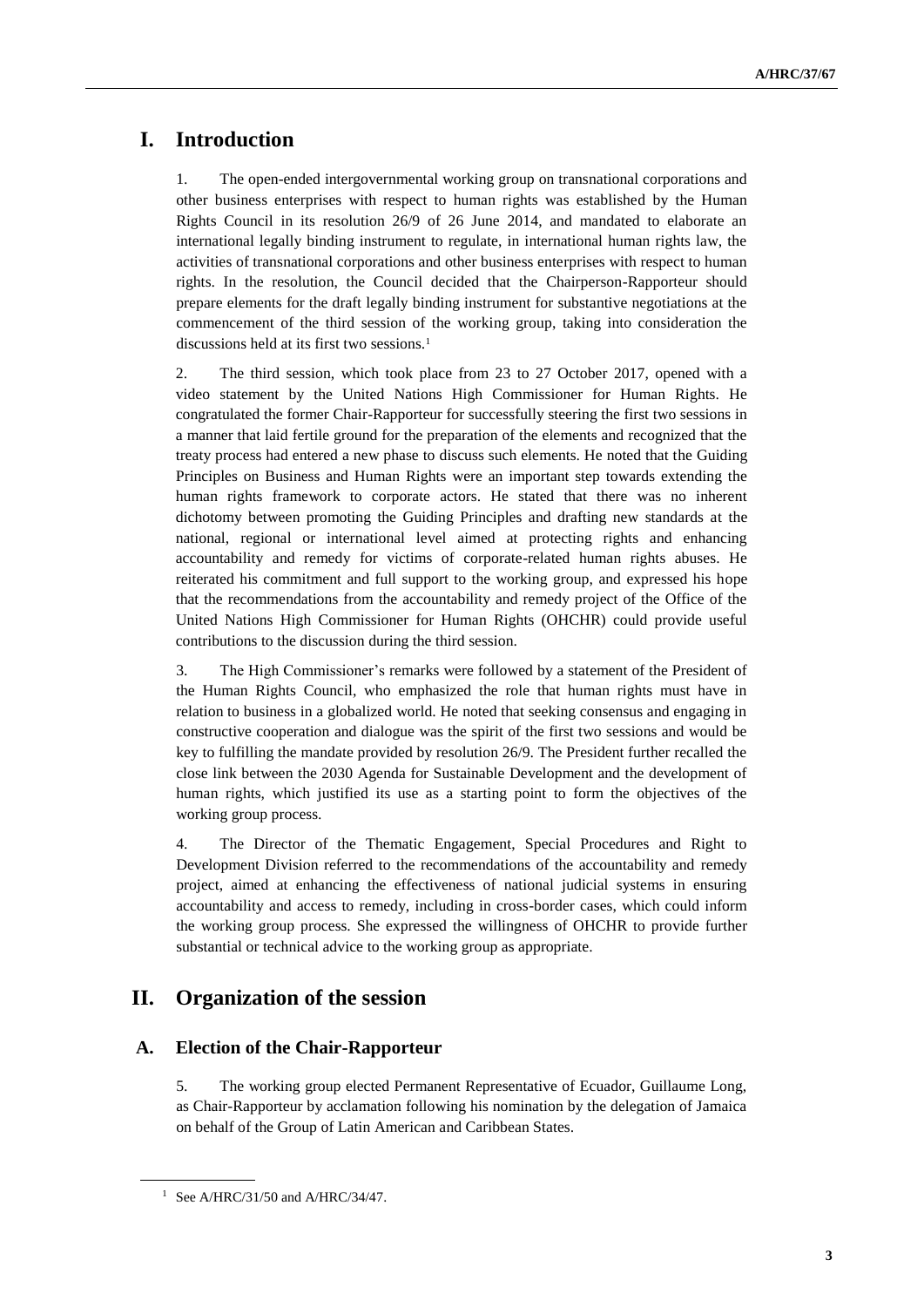## **B. Attendance**

6. The list of participants and the list of panellists and moderators are contained in annexes I and II, respectively.

## **C. Documentation**

7. The working group had before it the following documents:

- (a) Human Rights Council resolution 26/9;
- (b) The provisional agenda of the working group (A/HRC/WG.16/3/1);

(c) Other documents, notably a document setting out the elements for the draft legally binding instrument on transnational corporations and other business enterprises with respect to human rights (hereinafter, "the elements document"), a programme of work, and contributions from States and other relevant stakeholders, which were made available to the working group through its website.<sup>2</sup>

## **D. Adoption of the agenda and programme of work**

8. In his opening statement, the Chair-Rapporteur explained how the third session would involve substantive negotiations based on the elements document that was distributed in advance of the session. The elements set out in the document were based on deliberations during the first two sessions, as well as over 200 meetings held since 2014 involving multiple stakeholders. At the core of the elements was the protection of victims of business-related human rights abuse, the elimination of impunity and access to justice. He invited everyone to participate actively, including civil society, trade unions, national human rights institutions and victims organizations, as their role was crucial to the success of the process. He emphasized that future generations should have the right to live in a world in which human rights took primacy over capital.

9. The Chair-Rapporteur presented the draft programme of work and invited comments. A regional organization expressed its regret that consultations on the draft programme of work had not occurred until 18 October, providing little time for negotiations on such an important document. The delegation recalled that, despite the short notice, all attendees had worked hard to find a compromise and praised the Permanent Mission of Ecuador to the United Nations Office and other international organizations in Geneva. According to the regional organization, a compromise had been tentatively reached on 18 October, whereby there would be two additional elements included in the programme of work. First, a debate reflecting on the implementation of the Guiding Principles would be included at the start of the session. Second, a footnote that was included in the programme of work of the second session would be reproduced, stating "this programme of work does not limit the discussions of this intergovernmental working group, which can include transnational corporations, as well as all other business enterprises". While the delegation acknowledged that the first element of the compromise was mostly incorporated (albeit without panellists to lead the discussion), it was concerned that the footnote had been excluded. It stressed that that was not a procedural issue, but a substantive one with wide implications, as the inclusion of the footnote would ensure that the working group could also consider abuses involving activities related to national enterprises. Therefore, it requested an amendment to the programme of work to include the footnote.

<sup>&</sup>lt;sup>2</sup> See www.ohchr.org/EN/HRBodies/HRC/WGTransCorp/Session3/Pages/Session3.aspx.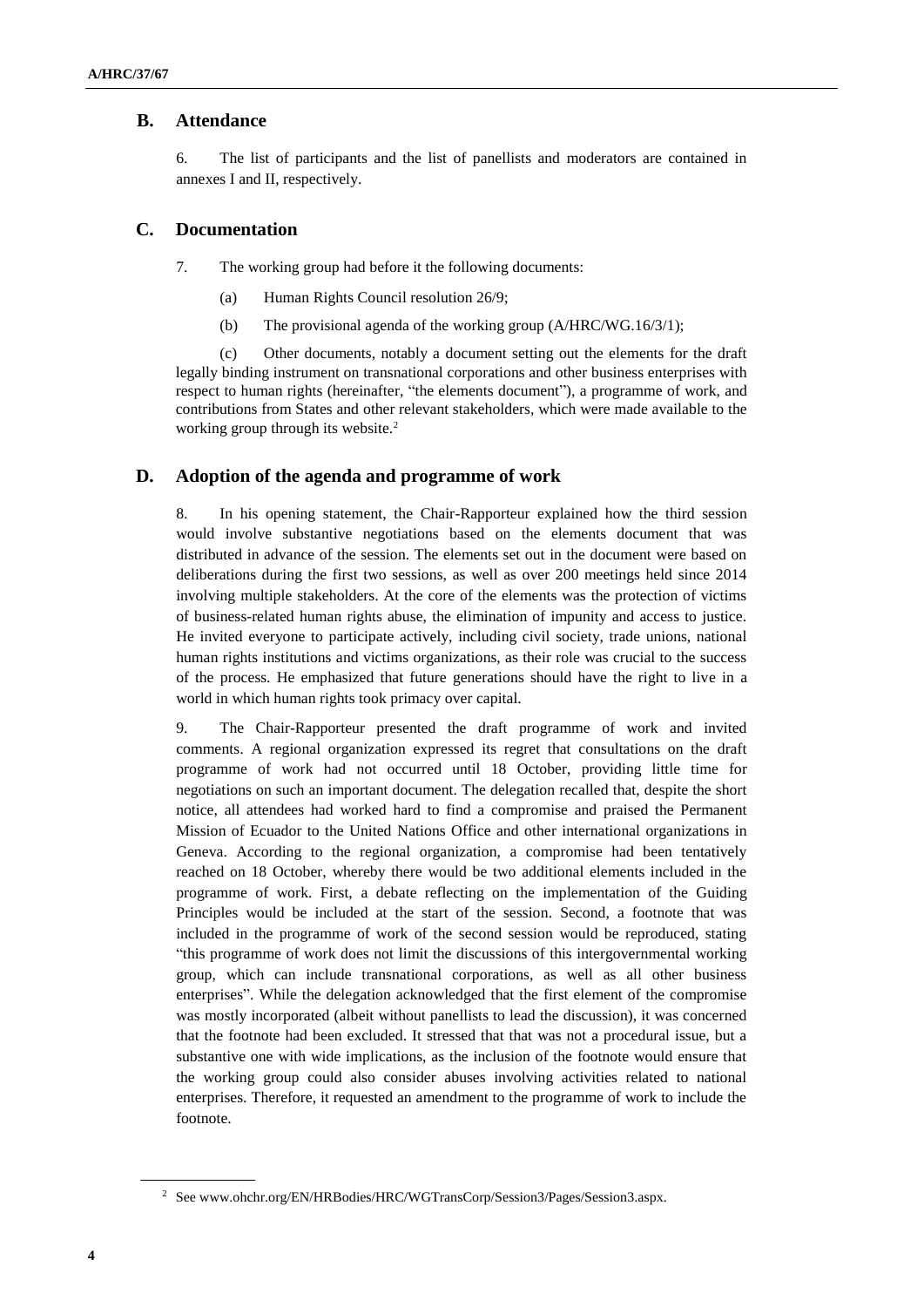10. Several delegations intervened to express their support for the programme of work as proposed by the Chair-Rapporteur and requested the flexibility of the regional organization to adopt it to start negotiations. Some other delegations supported the proposal of the regional organization and regretted the lack of consensus with regard to the programme of work.

11. The delegations that rejected the proposal stressed that the mandate in resolution 26/9 — limited to transnational corporations — was clear and that there was no need to advance substance or prejudge content to be discussed and negotiated. They considered that that would improperly attempt to amend a Council resolution. Other delegations saw the merit of including the footnote to broaden the scope of the discussions, in line with the programme of work adopted for the second session.

12. Another delegation did not agree that any compromise was reached at the 18 October meeting since many delegations had not been present and recalled that it was not just one State against the proposal to include a footnote in the programme of work. Additionally, that delegation found it peculiar that the same delegations voting against resolution 26/9 were now calling for an expansion of the mandate with the intention of blocking the session. Another delegation noted that the discussion was unreasonably delaying negotiations and was ultimately harming those they were trying to protect through that process.

13. The regional organization recalled that resolution 26/9, which they respected, restricted the scope and, therefore, prejudged the outcome of the negotiations and that the programme of work was a working modality to allow for an inclusive process. It found it puzzling that one could object to its proposal, as it sent a message to civil society, human rights defenders and victims that abuses by national enterprises should not be treated with equal rigor. Additionally, the delegation reaffirmed that that was a compromise proposal that nobody objected to during the consultations except for one State and that the footnote was part of the programme of work for the second session. It stated that that unfortunate situation raised serious questions as to whether any agreement on basic principles, let alone language, could be forged in the future.

14. The Chair-Rapporteur shared the view that a compromise had not been reached to amend the programme of work and pointed out that further discussion could take place during the panel devoted to the scope of the treaty. He suggested that the working group adopt the programme of work as presented and that all delegations' views be reflected in the report. As no delegation expressed objections to that proposal, the programme of work was adopted.

# **III. Opening statements**

### **A. Keynote speeches**

15. María Fernanda Espinosa Garcés, Minister of Foreign Affairs of Ecuador, and former Chair-Rapporteur of the working group, delivered a keynote statement that explained the background to the establishment of the working group. Discussions surrounding the regulation of transnational corporations at the international level dated back to the 1970s. Since then, globalization had brought great power to transnational corporations, leading to positive consequences for economic development, but also many negative social consequences. Non-binding, voluntary rules had been valuable but had been unable to ensure victims' access to remedy in cases of corporate human rights violations. The adoption of resolution 26/9 was a milestone, representing a paradigm shift in the efforts to address corporate abuse. The working group process, led by Ecuador and South Africa, to fill a gap in international law was supported by a wide range of stakeholders,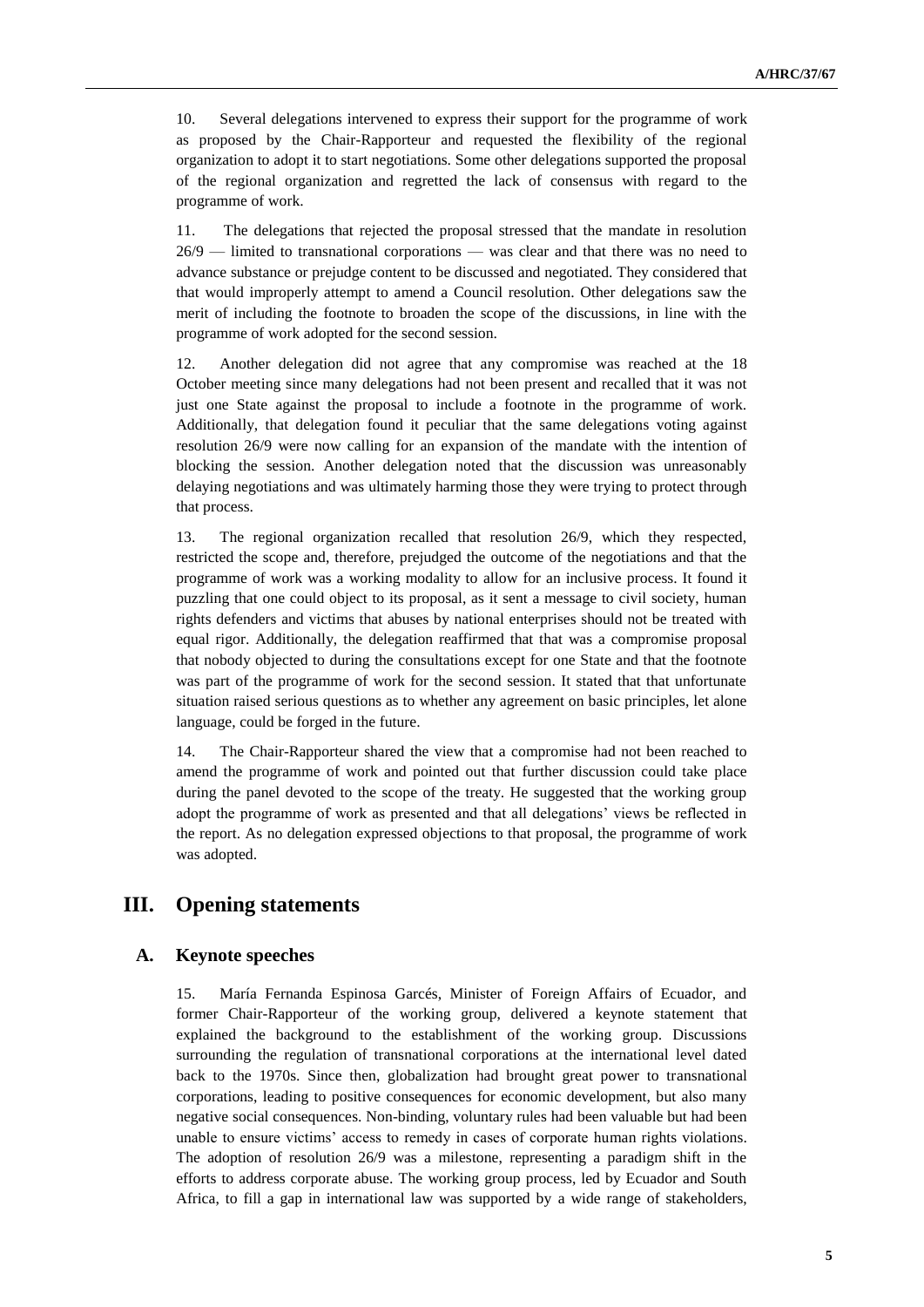including a large number of civil society organizations. Serious companies supported it since they wanted a level playing field. She stressed the importance of prevention in the elements document, which could have been a key tool to avoid disasters like Rana Plaza, pollution in the Niger Delta and the destruction of lives in the Amazon by Chevron-Texaco. States supported it since they recognized that the two paths — one obligatory, the other voluntary — were mutually reinforcing, as demonstrated by the recent French duty of vigilance law and several other examples. Ms. Espinosa expressed her appreciation that hundreds of people had signed up to participate in the process and hoped that everyone would engage constructively and with respect for diverse viewpoints.

16. Dominique Potier, Member of the French National Assembly, highlighted the importance of ethics in guiding any discussion on human rights. Historically, attempts to fight slavery and provide labour protection were challenged as regulations leading to "the end of the world", but ended up being the dawn of a new era. Such efforts led to significant decreases in abuse. The recent French duty of vigilance law was a contemporary regulation that could serve as an inspiration for the working group. The law was based on United Nations principles, including the Guiding Principles; was process-oriented; focused on nationality rather than territory; and was progressive in that it targeted the largest companies so they could lead by example. That pragmatic approach made the French law acceptable for all, relevant and adequate to tackle human rights violations. It created a national framework that had an impact all over the world.

## **B. General statements**

17. Delegations congratulated the Chair-Rapporteur on his election and thanked the former Chair-Rapporteur for successfully leading the first two sessions. Many delegations expressed appreciation for what they considered a transparent and inclusive process and reaffirmed their trust in the Chair delegation in overseeing the third session.

18. A delegation speaking on behalf of a regional group of countries reiterated its commitment to resolution 26/9 and stressed that transnational corporations could not operate in a legal void. According to that group, setting clear standards would provide a level playing field and predictability. For the group, the work undertaken during the sessions was complementary to the work on private military and security companies, environmentally sound management of hazardous wastes and illicit flows. Therefore, they stressed the need to regulate the operations of transnational corporations and other business enterprises in a uniform manner.

19. Many delegations voiced their support for establishing a legally binding instrument to regulate, in international human rights law, the activities of transnational corporations and other business enterprises. While recognizing that business could and did have a positive impact on human rights, especially with respect to economic development, several delegations, including a regional group, and non-governmental organizations (NGOs) stated that companies had undermined human rights and contributed to adverse human rights impacts with impunity. Efforts to address that accountability gap had been ongoing for over 40 years with little success.

20. Delegations recognized that initiatives such as the Guiding Principles had been a large step forward, but found that soft law instruments and voluntary principles had not been enough; a mandatory regulatory framework was needed to ensure accountability and access to justice. Creating a legally binding instrument would be complementary to, and not in opposition to, the Guiding Principles. Legal lacunae in the Guiding Principles could be addressed with international obligations, and certain aspects of the Guiding Principles should be made mandatory.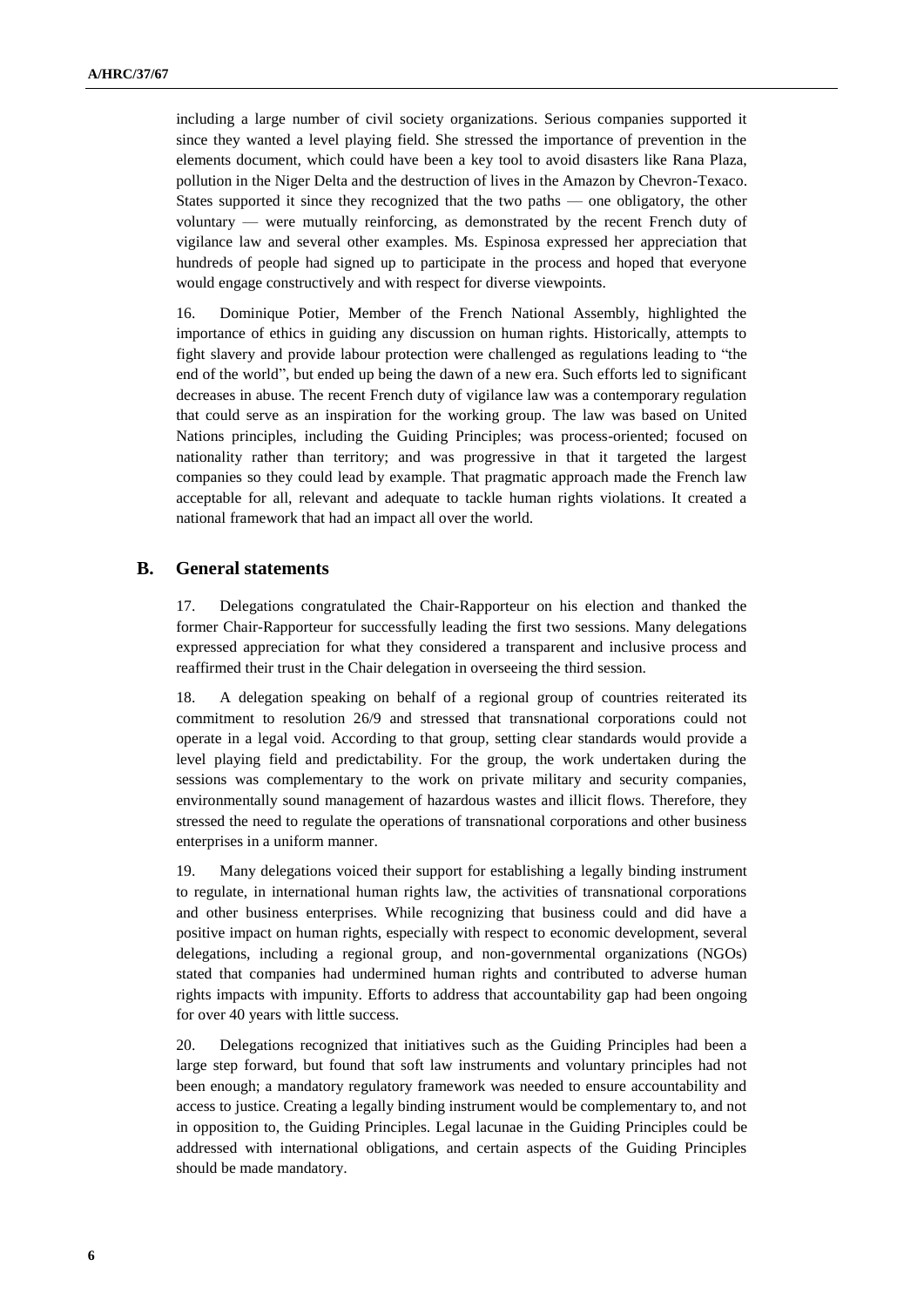21. A legally binding instrument would benefit victims of business-related human rights abuse by ensuring that companies were held accountable and that victims had access to prompt, effective and adequate remedies. Additionally, several delegations considered that such an instrument could be beneficial to business since it would create a level playing field. Uniform rules across jurisdictions would create legal certainty that business would appreciate.

22. Many delegations welcomed the elements document as being comprehensive, imposing obligations on transnational corporations and other business enterprises and contributing to victims' access to justice.

23. One regional organization noted that the Chair-Rapporteur had opted for an allencompassing business and human rights negotiation, which, to their understanding, risked delaying progress. The delegation reserved their position on the document.

24. Several other delegations, as well as some business organizations, voiced concern about the elements document and regretted that it had been published three weeks before the session, allowing insufficient time to fully analyse and formulate official positions on the content.

25. One regional organization highlighted that the Guiding Principles recalled the existing obligations of States and that full implementation would probably react to the numerous cases documented by civil society and human rights defenders.

26. Some delegations thought that discussions on a legally binding instrument were premature. The Guiding Principles had been unanimously endorsed six years ago, and more time was needed to implement them. That process risked distracting attention away from such implementation. Other delegations agreed that primacy should be afforded to the Guiding Principles, but acknowledged that both the Guiding Principles and a legally binding instrument would have common objectives, and that a smart mix of voluntary and regulatory measures could be beneficial.

27. Many delegations agreed that States had the primary duty in protecting against human rights abuses by third parties, including business enterprises, and commended the elements document for reflecting that consensus. However, there was disagreement as to which business enterprises should be covered by a legally binding instrument. Several delegations expressed the view that national enterprises should be covered by the instrument, a view shared by many NGOs. Given the complex nature of corporate structures and the prevalence of nationally incorporated subsidiaries, those delegations feared that transnational corporations could find ways to fall outside the scope of an instrument regulating only transnational activities. While some delegations expressed the view that resolution 26/9 and the proposed elements permitted all business enterprises to be covered, other delegations rejected that as expanding the mandate in resolution 26/9 and noted that national laws already regulated national companies.

28. Delegations disagreed about the extent to which an instrument should permit the exercise of extraterritorial jurisdiction. One delegation suggested that the instrument could incorporate extraterritorial obligations as laid out in the Maastricht Principles on Extraterritorial Obligations of States in the Area of Economic, Social and Cultural Rights, while another delegation rejected the idea that a legally binding instrument should permit States to exercise any form of extraterritorial jurisdiction.

29. Multiple delegations welcomed the fact that the elements document included provisions on international cooperation and capacity-building. The legally binding instrument should recognize the differing capacities of States and allow for assistance in order to ensure effective implementation of the treaty.

30. Some delegations and multiple NGOs insisted that the treaty ensure specific protections for certain vulnerable populations, such as indigenous peoples. Given the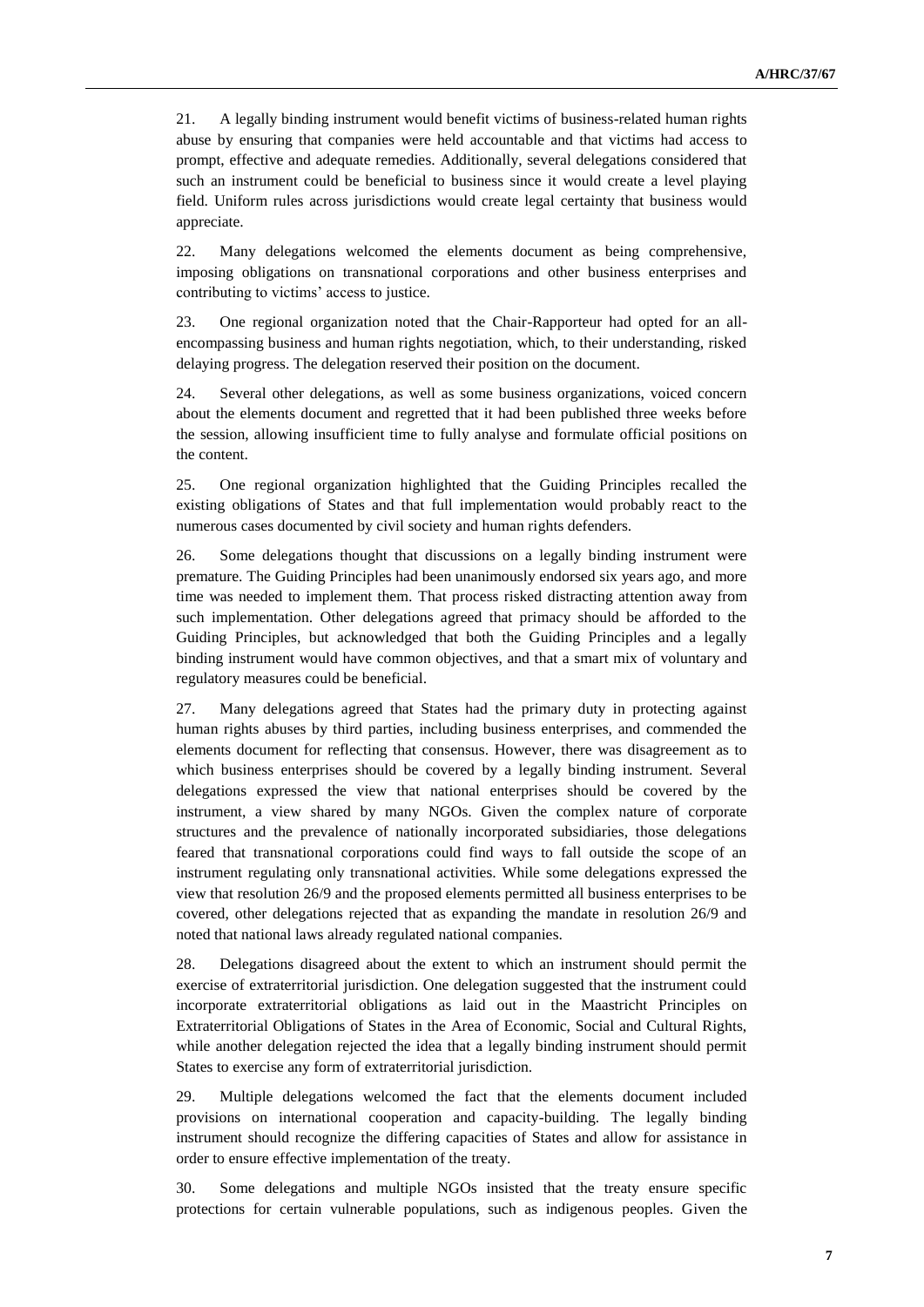disproportionate effect that human rights abuses had on women and girls, there was a call for a gendered approach to the treaty.

31. Some delegations and NGOs also discussed the need for the instrument to take account of conflict situations and provide special protection in cases of occupation and other types of armed conflict.

32. While several NGOs called for the instrument to clearly assert the primacy of human rights over trade and investment agreements, one delegation highlighted that there was no hierarchy among norms in international law, with the exception of *jus cogens* norms.

33. There was wide consensus among most delegations and civil society that, going forward, the process would benefit from a transparent, inclusive, and constructive dialogue involving multiple stakeholders. Some delegations and business organizations expressed concern that the business community had not been given sufficient opportunities to engage meaningfully in the current session.

# **C. Debate: reflections on the implementation of the Guiding Principles on Business and Human Rights and other relevant international, regional and national frameworks**

34. One regional organization expressed its appreciation for including the current session in the programme of work. It recalled how in the last six years, there had been numerous positive initiatives aimed at implementing the Guiding Principles. Since the working group process could be expected to take some time to conclude, it was suggested that States and business should take further steps to implement the Guiding Principles at the time in order to prevent abuses and ensure protection for victims.

35. A number of delegations expressed their support for the Guiding Principles, as a unanimously endorsed authoritative global standard. Additionally, delegations discussed different initiatives implementing the Guiding Principles, in particular national action plans. Support was expressed for the accountability and remedy project, the Working Group on business and human rights, as well as the annual Forum on Business and Human Rights.

36. Some delegations noted that the Guiding Principles were not purely voluntary since they discussed the substantive obligations of States under international human rights law. Other delegations and one NGO did not agree that the Guiding Principles could guarantee the protection of human rights.

# **IV. Panel discussions**

### **A. Panel I. General framework**

37. The first panellist noted that the counterweight to the impunity of the transnational corporations was the product of a strong grass-roots process. Consumers needed access to information to influence business habits; thus, there should be transparent human rights due diligence processes throughout supply chains. She noted that the European Parliament had mandated its representative to maintain a constructive dialogue with the working group because it believed that there needed to be a legally binding instrument regulating business and human rights. The panellist invited the regional organization to engage constructively in accordance with the common position of the European Parliament with respect to that process.

38. The second panellist offered a development perspective to the discussion. He argued that globalization distinctly disadvantaged developing countries, and that large financial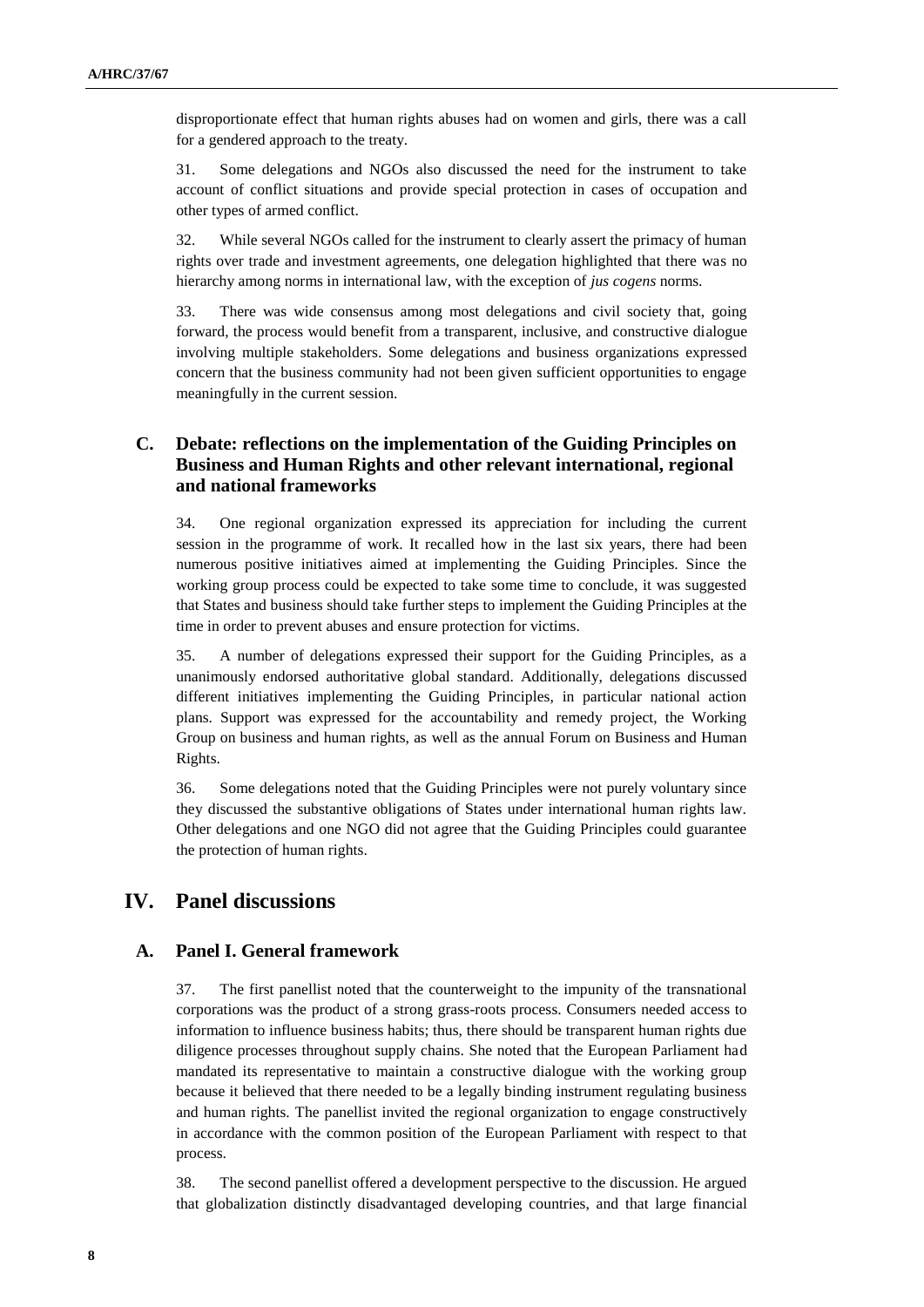corporations posed barriers to development in the global South and affected inequality within all nations. Furthermore, the predatory features of the current economy impeded the Sustainable Development Goals, but there was a growing trend to combat that.

39. The third panellist addressed the accelerating pace of challenges faced by the global community with respect to development and recognition of human rights. He found the proposed elements reflected the main perspectives expressed during the previous two sessions and highlighted three objectives in the document: (a) guaranteeing the respect, promotion and fulfilment of human rights, (b) guaranteeing access to remedies, and (c) strengthening international cooperation.

40. Some delegations argued that the chapter on the "General framework" in the elements document should be more concise, while others expressed appreciation for the comprehensive approach. To facilitate shortening the chapter, it was proposed merging the subsections on "principles", "purpose", and "objectives". Other delegations thought that only the subsections on "purpose" and "objectives" should be merged and questioned what the difference was between the two given the similar elements in both categories.

41. With respect to the "preamble", several delegations commented on the selection of instruments listed, with some arguing that there were too many instruments and others arguing that certain instruments were missing. One regional organization and some NGOs questioned why treaties were contained in the same list as non-binding instruments.

42. Some delegations suggested that there should be reference to the positive impact business could have on human rights, while other delegations suggested including a reference to the negative effects of transnational corporations in the context of globalization. Additionally, NGOs recommended that language should be included regarding corporate capture.

43. Several delegations appreciated the references made to the right to development and economic, social and cultural rights. Additionally, delegations and NGOs welcomed the reaffirmation of the Guiding Principles, showing that that process was complementary. However, one delegation found it inappropriate to include a reference to the Guiding Principles since they had not been developed and negotiated by States. One business organization questioned why there was a reference to the norms on the responsibilities of transnational corporations and other business enterprises with regard to human rights, when that process was abandoned over a decade ago. The Chair-Rapporteur replied that many elements contained in those norms were cited approvingly in the first two sessions.

44. Much discussion focused on the subsection on "principles". Many delegations and NGOs welcomed the recognition of the primacy of human rights obligations over trade and investment agreements. However, one regional organization and other delegations questioned the legal basis for that and wondered how it would apply in law and practice. It was queried whether this would require the renegotiation of existing treaties, and whether that implied that States could disregard provisions of trade and investment treaties, citing human rights. One delegation asked how the primacy of human rights obligations would be considered, taking into account the report on fragmentation of international law of the International Law Commission.

45. Delegations questioned whether recognizing special protection of certain human rights signalled a hierarchy of certain human rights over others. One regional organization noted that that provision could potentially conflict with another provision discussing the universality, indivisibility, interdependence and interrelationship of all human rights. The Chair-Rapporteur clarified that the intention of the provision was not to create a hierarchy, but to note specific rights that were more likely to be affected by business activities.

46. Some delegations voiced concern over the language used to recognize the special protection of vulnerable groups. Acknowledging that certain groups required differentiated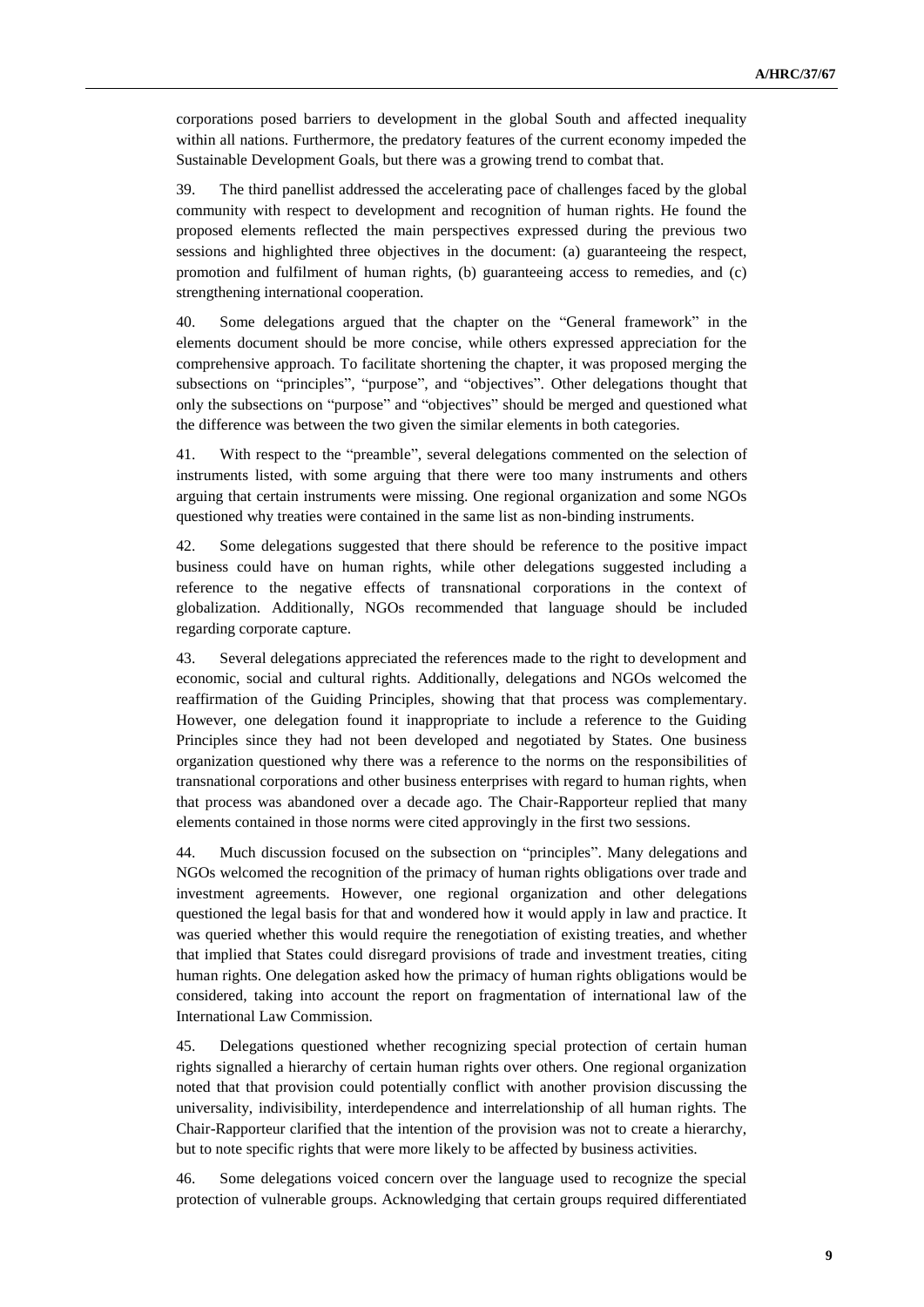treatment, it was feared that including a list of some groups could indicate the exclusion of others. Others requested that the language be altered to reflect a more positive, empowering tone.

47. One delegation noted that the reference to the duty of States to prepare human rights impact assessments was inappropriate in that section since that was not a "principle". The same delegation also expressed concern about the provision recognizing the responsibility of States for private acts since it believed it had been worded too generally and failed to recognize that such responsibility only arose in certain circumstances.

48. Several elements under the subsection on "purpose" also received attention. Some delegations approved a reference to the civil, administrative and criminal liability of business. One delegation did not agree since many States' legal systems did not criminally punish legal entities, and thought that States should have discretion as to how to enforce the treaty.

49. Delegations and NGOs welcomed the reaffirmation that States' human rights obligations extended beyond territorial borders, with some requesting that that be elaborated in the instrument. One regional organization questioned whether that provision conflicted with one in the preamble reaffirming the sovereign equality and territorial integrity of States, including in relation to progress in the area of the responsibility to protect. A business organization expressed concern about the inclusion of the term "promotion", saying that, while companies should respect human rights, they should not have an international obligation to "promote" human rights.

50. Regarding the objectives of the instrument, delegations welcomed the reference to international cooperation and mutual legal assistance, noting its importance for the effective implementation of the instrument.

### **B. Panel II. Scope of application**

51. The first panellist noted that the elements document referred to the transnational activities of transnational corporations and other business enterprises, regardless of the mode of creation, control, ownership, size or structure. That indicated an inclusive approach in line with the Guiding Principles and rightly focused on activities rather than their corporate ownership. Additionally, she supported the scope of application to cover all internationally recognized human rights.

52. The second panellist also expressed support for extending the scope of application to all internationally recognized human rights, reflecting their universality, indivisibility and interdependence. The panellist questioned restricting the elements to acts of a transnational character since, from the victim's perspective, it was irrelevant whether an act was national or transnational. Additionally, she suggested that the instrument apply to regional organizations beyond economic integration organizations.

53. The third panellist emphasized that the working group was acting under a Council mandate; thus, human rights must prevail, not investment and trade, and urged more focus on human rights defenders. The panellist noted that a legally binding instrument should address gaps in voluntary initiatives and explore direct obligations on business.

54. With respect to the rights covered by a binding instrument, most delegations agreed that all internationally recognized human rights should be included. Some delegations mentioned specific rights, such as the right to development, the right to property and the right to permanent sovereignty over natural resources. It was suggested that the instrument should also ensure protection of nationally recognized rights. Another delegation suggested that the wording of that provision in the elements document was overbroad by including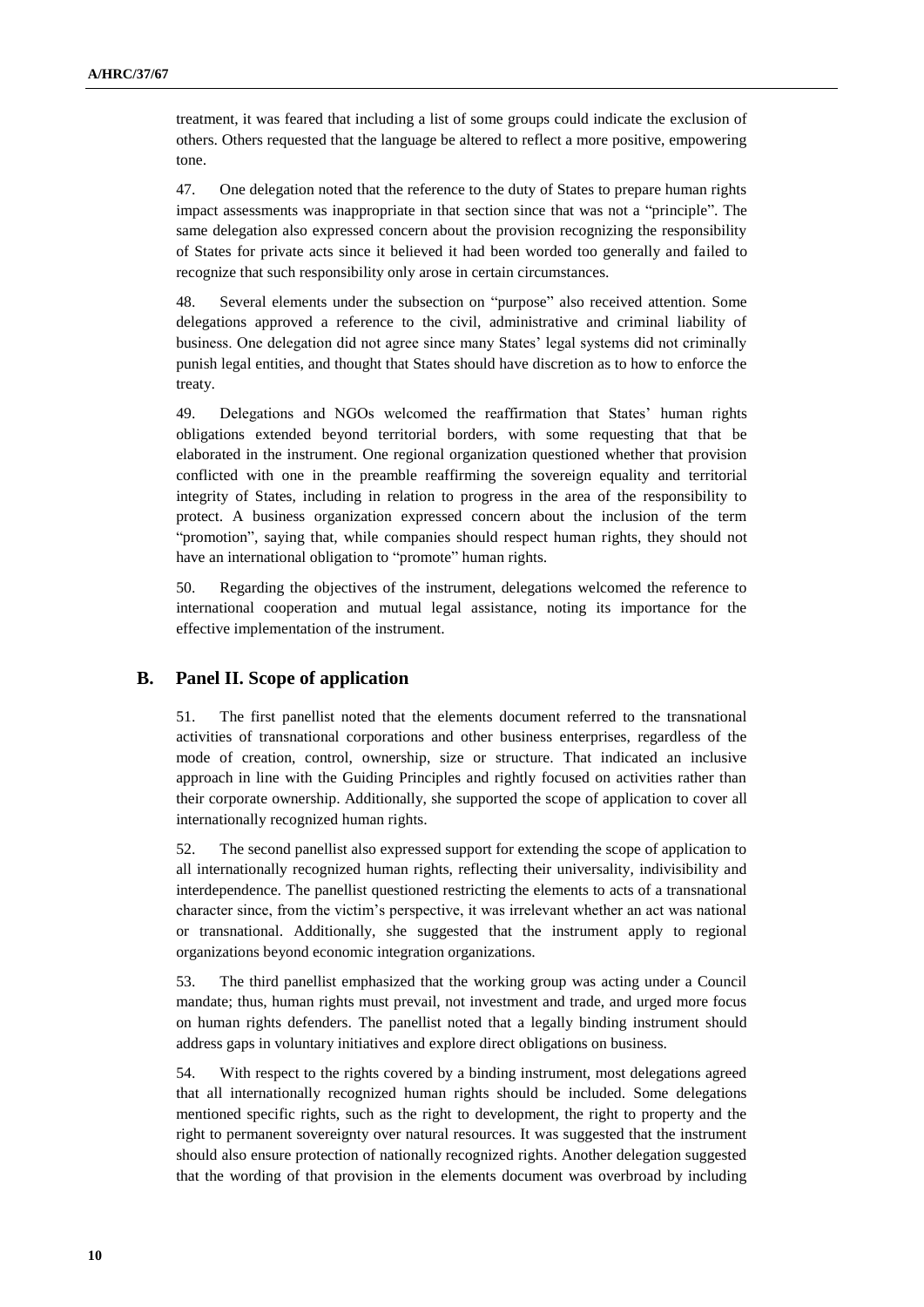"other intergovernmental instruments" beyond human rights treaties, since those instruments were neither binding nor universal.

55. Other delegations disagreed that all human rights should be included due to the lack of universality of many human rights.

56. Regarding the provision covering acts subjected to the instrument's application, some delegations and NGOs were concerned that its scope was unclear and suggested that the phrase "business activity that has a transnational character" be defined to ensure effectiveness of the instrument. It was noted that if liability was involved, defining the phrase was mandatory. While a delegation and panellist disagreed, it was suggested that guidance could be drawn from international instruments covering transnational crime, without borrowing definitions.

57. A regional organization indicated that, in addition to the lack of definition, there were several questions as to whether that provision was aimed at the establishment of causation, a contribution to an abuse or a linkage. They also noted the unclear language, such as "indirectly controlled".

58. A regional organization raised questions relating to the acts to be covered by a future instrument, including whether the provision discriminated between foreign and national companies if national companies were categorically excluded from the scope. In response, a panellist disagreed that that would constitute discrimination since the provision focused on conduct, not nationality. Another delegation recalled that when it came to national enterprises, they were covered by national legislation, but the same did not apply to transnational corporations, justifying the need to address such corporations. The main issue regarded human rights abuses resulting from transnational corporate activity, access to justice for victims and proper reparation. That was meant to protect human rights, and drawing a distinction was not discrimination as it was clearly recognized in several countries. According to that delegation, challenges existed in all type of companies, but the growing size of value chains had resulted in the failure to respect human rights and a lack of accountability. Therefore, a more effective reference could be linked to corporate activity rather than to the company itself.

59. Concerning which actors should be subject to the instrument, some argued that only States would be the proper subjects. Another delegation was open to the provision covering organizations of regional economic integration but questioned why those were not mentioned elsewhere in the document. Furthermore, there was concern that those organizations would be difficult to regulate in practice given the relationship between individual States and such institutions.

60. Several delegations considered that transnational corporations and other business enterprises should be subject to the instrument but not national companies. One delegation suggested that the focus should be on business activity in general, regardless of its transnational nature. Other delegations noted that such companies were subject to national laws and need not be included; in that regard, they emphasized that negotiations must go on guided by the mandate of resolution 26/9. One regional organization pointed out that the national laws of the countries they operated in regulated transnational corporations. It was highlighted that national enterprises should be included as they could also be responsible for human rights abuses. There was a call for the inclusion of online corporations in the scope of application. Several delegations emphasized that the discussions about the scope should continue within the mandate of resolution 26/9.

61. Some delegations voiced concern over the provision subjecting natural persons to the instrument, noting that was unnecessary since international criminal law covered individuals. Other delegations were of the opinion that individuals should be subject to the instrument. An NGO emphasized the importance of tackling the question of the definition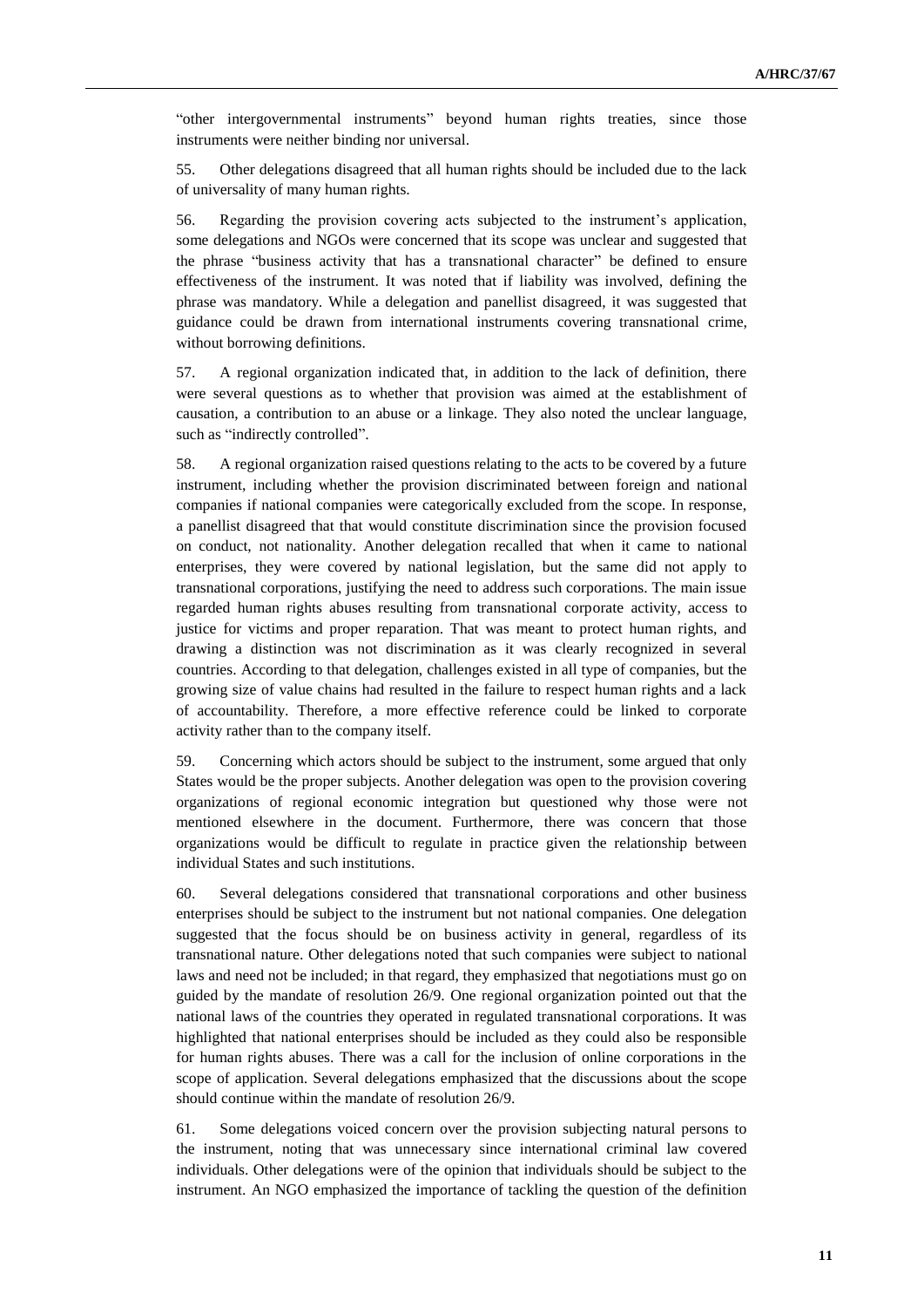of transnational corporations, in order to avoid confusion and loopholes that transnational corporations could use to their advantage.

62. Some delegations emphasized the importance of including regulations of business activities in conflict and post-conflict areas as businesses could exploit those situations for natural resources.

### **C. Panel III. General obligations**

63. The first panellist called for the treaty to clarify that States must regulate the extraterritorial actions of companies domiciled within their jurisdiction, for instance by ensuring that companies disclosed information about their transnational operations. With respect to international organizations, the panellist noted that those organizations had a duty to respect human rights and States must ensure that those organizations complied.

64. The second panellist did not support the content of the elements document and voiced concern about imposing international law obligations on companies, as that could lead to States delegating their duties to the private sector, undermining the full protection of human rights. Furthermore, generally imposing such duties was impractical given the number and diversity of the actors involved.

65. The third panellist decided to focus his remarks on gaps in the elements document. With respect to the obligations of States, he regretted that concepts of corporate law, such as separate legal personality, were absent, noting that a successful instrument must address those issues. Furthermore, he suggested that the instrument should clarify what constituted an actionable violation if placing binding obligations on corporations.

66. The fourth panellist emphasized workers' support of the working group and noted that labour rights must be included. She noted that the instrument should oblige companies to exercise due diligence and provide remedies. While acknowledging that some provisions in the elements document were vague, more detail could be developed during the negotiation process.

67. While many delegations supported the proposed elements under "general obligations", some noted the need to continue with negotiations on certain specific provisions, as provisions of a legally binding instrument must be worded clearly if legal consequences would attach.

68. Regarding the provisions on "State obligations", it was noted that many elements seemed to restate existing obligations and their added value was questioned. There was concern that the provisions requiring States to adapt national legislation and impose restrictions on public procurement contracts interfered with the internal affairs of States, as it should be up to each State to determine how to implement its treaty obligations. Additionally, there were calls for more specificity in the provisions regarding reporting and disclosure requirements, as well as the provision requiring States to ensure that human rights be considered in their contractual engagements.

69. Other delegations commended the drafting of the section, specifically voicing support for the recognition that States had the primary duty to protect human rights and take measures to prevent, investigate, punish and redress violations to ensure that companies respected human rights throughout their activities. Some welcomed the provision requiring States to ensure that companies conducted human rights and environmental impact assessments. However, one delegation expressed that it was beyond the working group's mandate to discuss environmental impact assessments.

70. Throughout the discussion, there were several suggestions for additional elements, including a reference to international cooperation and mutual legal assistance, clarification as to extraterritorial obligations, regulation of State-owned companies, mandatory gender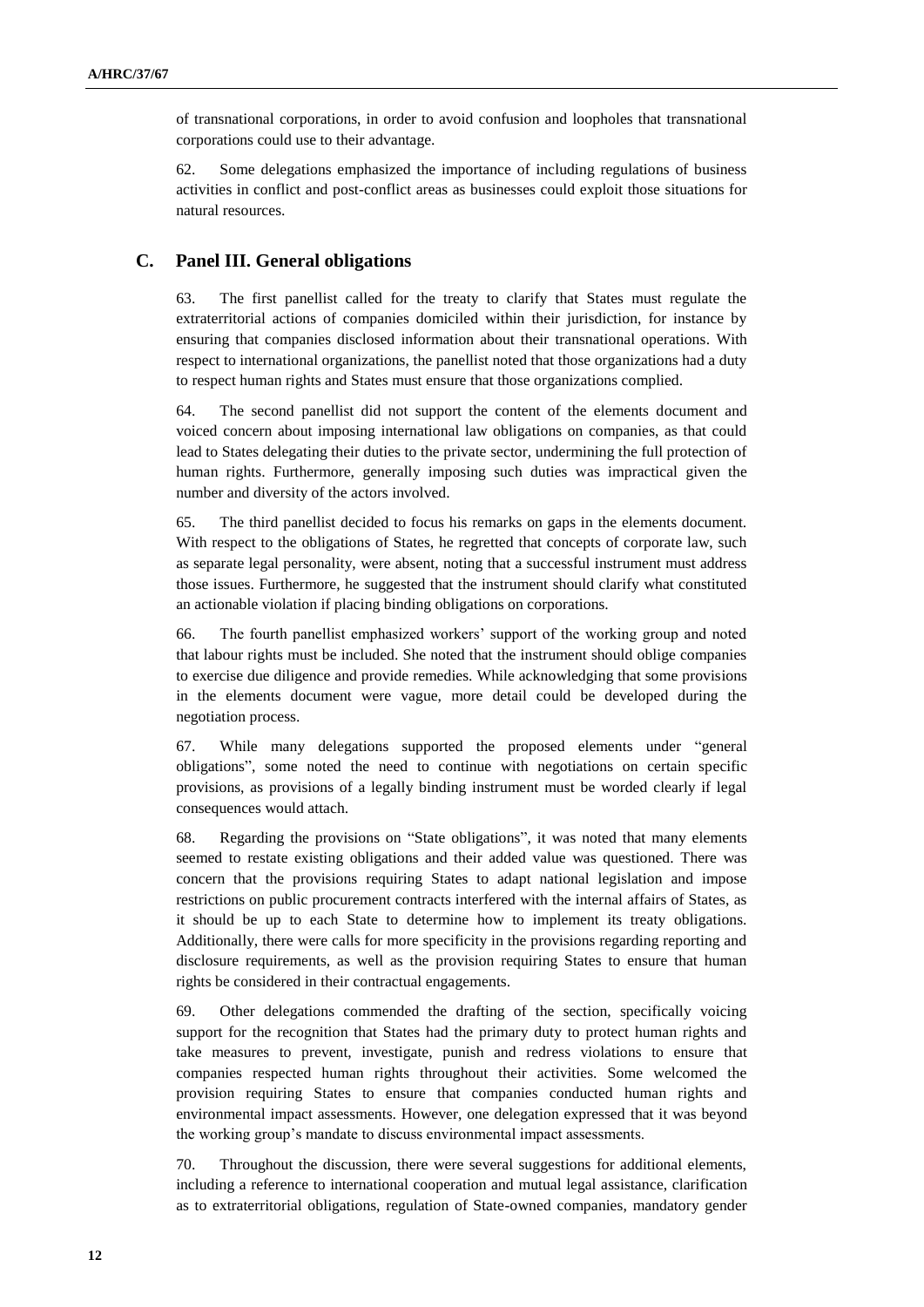impact assessments by an independent entity, reference to conflict areas and the protection of human rights defenders, as well as gender-specific provisions that took into account the particular needs of women human rights defenders.

71. Concerning the inclusion of a section on "obligations of transnational corporations and other business enterprises", some delegations asked for information on the legal basis for imposing international human rights obligations on companies. Additionally, questions were raised as to how that would work in practice and whether that would be appropriate in the absence of a structure capable of law enforcement. Other delegations found it appropriate to impose international obligations on companies and referenced several treaties establishing obligations on legal entities. In their view, such obligations were necessary to ensure the effectiveness of the instrument.

72. Delegations suggested that additional obligations should be imposed on companies, including to mandate human rights due diligence and reporting; ensure free, prior and informed consent when operations could adversely affect communities; prevent corporate capture; oblige companies to pay taxes in countries they operated in; and positively promote human rights. An NGO highlighted the importance of establishing a general obligation on transnational corporations and other associated actors, such as financial institutions, to disclose the object and volume of their transactions, and to prohibit channelling their operations through tax havens.

73. With respect to the section on obligations of international organizations, it was questioned whether that provision belonged elsewhere since it appeared to concern an obligation of States and not international organizations as such. To the extent that the provision did create obligations for international organizations, some delegations expressed their reservation in making limitations on bodies created by different instruments with different mandates.

### **D. Panel IV. Preventive measures**

74. The first panellist noted an existing accountability gap for victims and argued that the instrument should oblige States to require effective and binding due diligence processes from all companies covering the complete life cycle of a product, including its disposal. He noted that several provisions in the section on preventive measures did not seem directly relevant to prevention and suggested moving them to a more appropriate section.

75. The second panellist argued that preventive measures in the treaty should focus on two components: (a) preventing acts by transnational corporations that adversely affected human rights, and (b) preventing corporate capture. Regarding corporate capture, the panellist proposed that States should ensure transparency and disclosure of documents and contracts with transnational corporations. Additionally, States should prohibit political contributions from transnational corporations and forbid outsourcing of security services to companies.

76. The third panellist recommended ways to strengthen that section, such as by including references to due diligence obligations relating to development institutions, the use of independent impact assessments, the coverage of labour and environmental rights, the inclusion of a gender perspective, the use of ex ante and ex post impact assessments, and the inclusion of the free, prior and informed consent principle.

77. Delegations and NGOs highlighted the importance of prevention and welcomed a dedicated section in the document. It was questioned whether, conceptually speaking, the elements in that section should be linked with the one on obligations as the provisions addressed the obligations of States and companies. Some sought more precision in the wording of the provisions, wanting to know whether the terms "adequate" or "necessary measures" took proper account of differing capacities among States. One business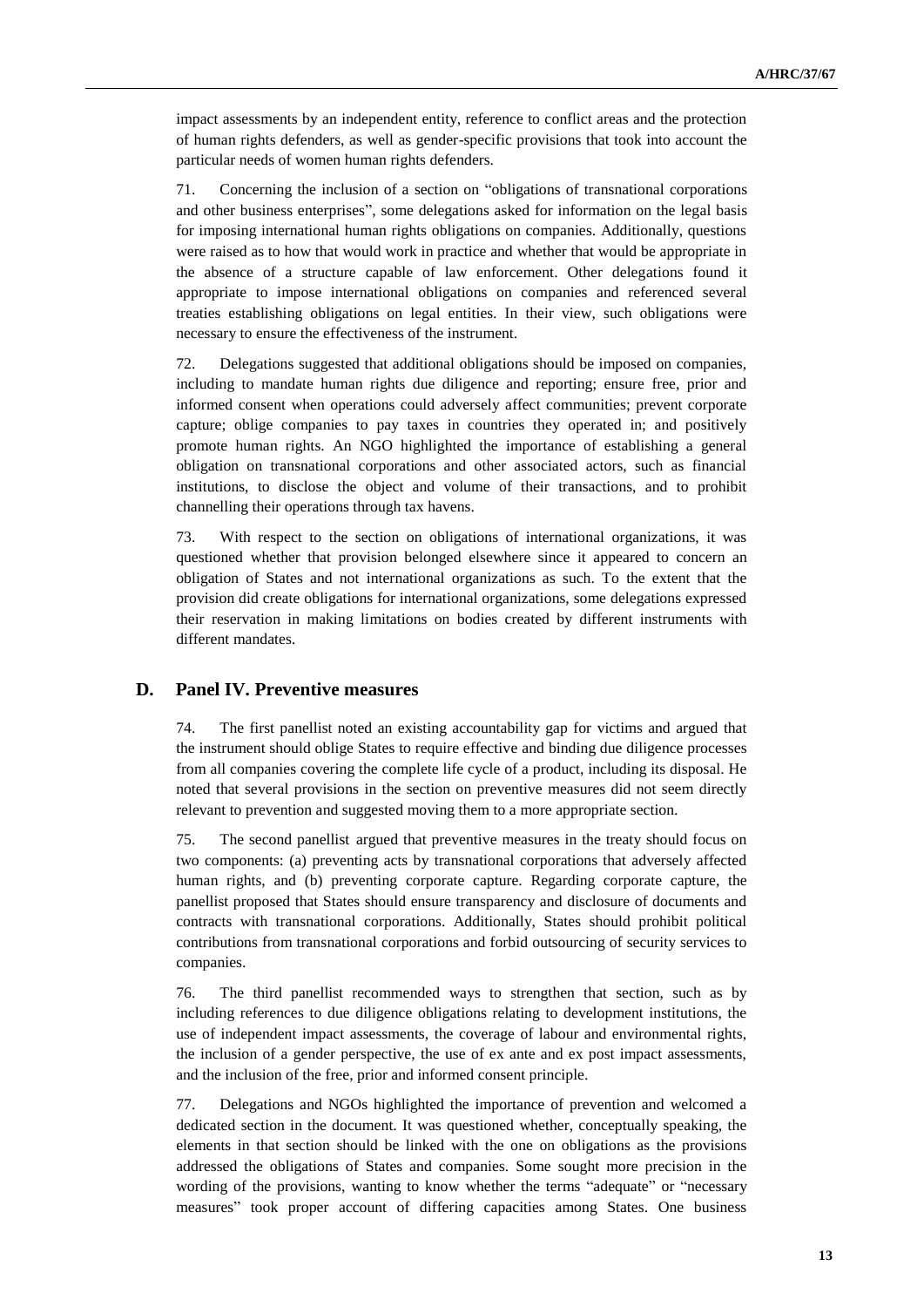organization expressed concern that the language used reopened an issue that had been resolved in the Guiding Principles, potentially causing confusion and unintended consequences.

78. Many delegations welcomed the provision whereby States required companies to adopt and implement due diligence policies and processes. It was suggested that that provision should ensure that States implement uniform, minimum standards. A delegation and several NGOs thought risk assessments under that provision should address environmental impacts. Concern was expressed that, since those measures were to apply to all the transnational corporations and other business enterprises in a State's territory or jurisdiction, including subsidiaries and all other related enterprises throughout the supply chain, it would allow States to exercise extraterritorial jurisdiction improperly. The Chair-Rapporteur clarified that the due diligence obligation was meant for the parent company domiciled in a State and that a company was to assess risks throughout its supply chain.

79. Concern was expressed about the provision requiring consultation processes, as one delegation was unsure when that would be required and for what purpose. Other delegations and several NGOs saw value in the provision. Some NGOs suggested that that provision should clearly require the free, prior and informed consent of communities, in particular indigenous communities, when transnational corporation projects threatened adverse human rights impacts.

80. Concerning the provision requiring dissemination of the instrument to everyone in a State's territory in a language they could understand, some delegations stressed the importance of the populace knowing their rights; however, one delegation felt that that provision interfered with States' right to determine how to implement the instrument.

81. Some sought clarification on the provisions requiring periodic reporting, with one NGO indicating that that provision would have no teeth without an enforcement mechanism.

82. Some delegations and NGOs suggested adding language in that section aimed at preventing the capture of public institutions by vested business interests, and drew attention to article 5 (3) of the World Health Organization Framework Convention on Tobacco Control for guidance. Additionally, there was a call for the section to include enhanced due diligence for businesses operating in the context of armed conflict.

#### **E. Panel V. Legal liability**

83. The first panellist emphasized that the instrument should cover environmental, health and safety, and workers' rights, as well as corporate complicity in State violations. Given the difficulties with enforcing criminal liability, the focus should be on civil liability for multinational parent companies. Several practical challenges arose in the civil context, such as victims' lack of access to information and legal assistance, and those should be addressed to ensure that victims obtained redress.

84. The second panellist noted the comprehensive nature of the provisions on legal liability and recognized how they could be relevant in a variety of legal systems. The panellist described increasing recognition at the international and regional levels of criminal liability of legal entities. He stressed the necessity of criminal liability to serve as a deterrent, better protect individuals and communities' rights, and provide access to justice for victims.

85. The third panellist appreciated the inclusion of that section, particularly the provision ensuring that civil liability not be made contingent upon a finding of criminal liability. He cautioned against including provisions that mandated specific legal actions, as that could be contrary to certain legal systems and counterproductive to the goals of the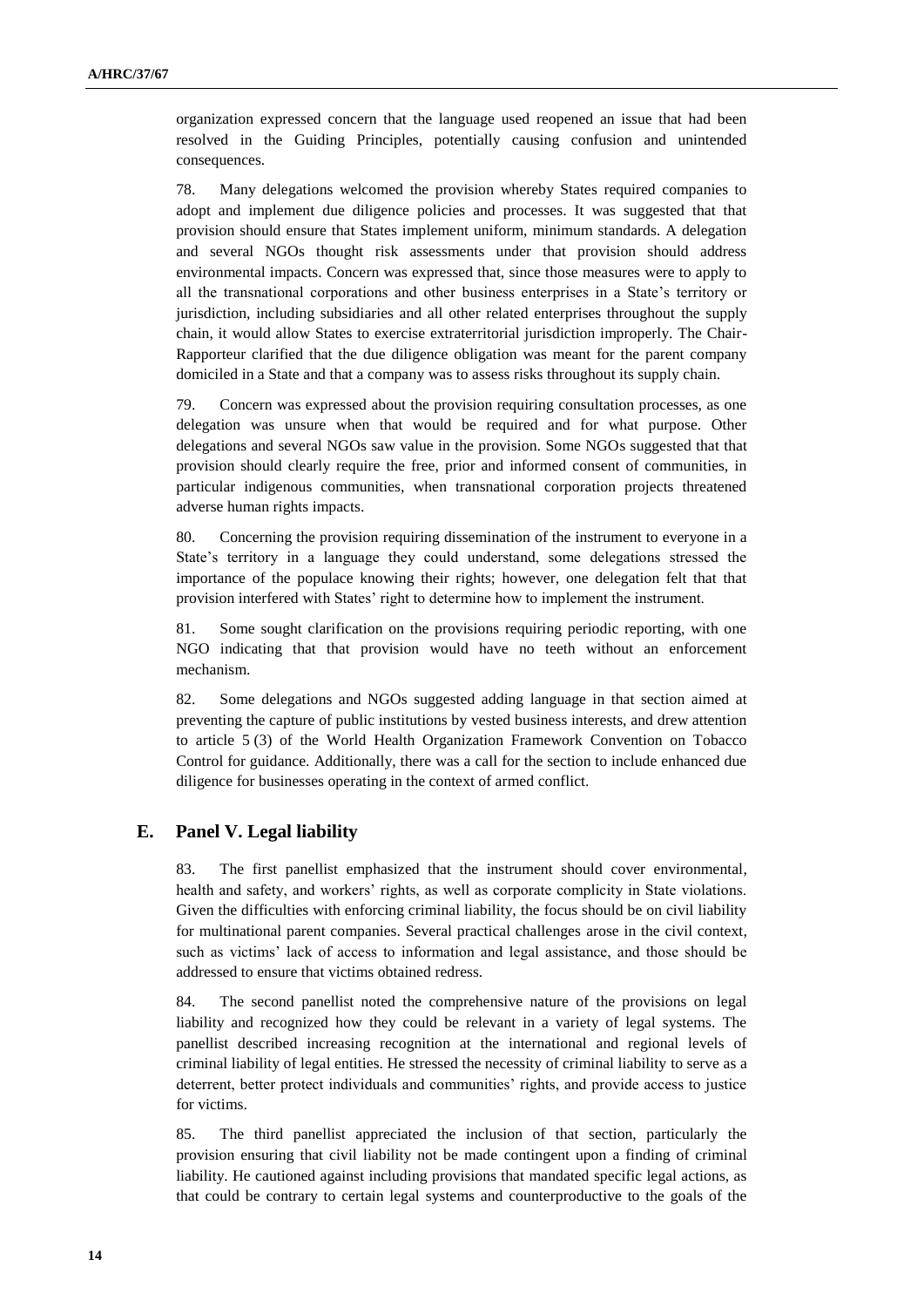instrument. He further suggested that the provision discussing due diligence procedures should be placed in a different section.

86. Delegations signalled their approval for including a section on legal liability, although some suggested that that section should be clearer and more concise. Some recognized legal liability could also encompass natural persons. Most delegations and NGOs agreed that criminal, civil and administrative liability should attach to legal entities, and some delegations shared national laws that imposed those types of liability on companies. It was noted that the different types of liability were complementary; however, some delegations were concerned at the lack of differentiation among them. In their view, differentiated language was needed to reflect whether a provision referred to criminal, civil or administrative liability. Furthermore, it was noted that some legal systems did not allow for the imposition of criminal liability on legal entities; thus, provisions requiring such liability would be inappropriate. States should have the flexibility to choose how best to incorporate the treaty into national law. Concerns were also raised about the appropriateness of imposing international obligations on legal entities.

87. Some delegations called for greater detail and clear, minimum standards regarding the measures States must take to establish the different forms of legal liability in their jurisdictions. Others appreciated the flexibility provided for in the elements, allowing States to adopt their own legal measures in accordance with their national systems.

88. It was noted that the two provisions dealing with the commission and attempt of criminal offences were unnecessary given the general provision in the section covering civil, criminal and administrative offences. It was also questioned why the term "international applicable human rights instruments" was used in those sections when other sections used different terminology.

89. Clarification was sought as to the meaning of the provision establishing civil liability for companies for participating in the planning, preparation, direction of or benefit from human rights violations caused by other companies, with one delegation suggesting that that should cover indirect benefits as well. Similarly, some delegations called for more precision as to the contours of the provisions dealing with immunities, State responsibility for the actions of companies under their control, and complicity. Regarding the issue of complicity, it was queried whether States would automatically become responsible for any harm committed by a company.

90. One delegation also considered that the provision promoting decent work in supply chains fell outside the scope of the mandate given by resolution 26/9.

91. It was suggested that that language should be added to the section to address parent company liability. Additionally, an NGO suggested that international crimes should be included in the section.

## **F. Panel VI. Access to justice, effective remedy and guarantees of nonrepetition**

92. The first panellist noted that a binding instrument must build on and complement existing international standards, such as the Guiding Principles. The remedy process should be sensitive to the experiences of different groups of rights-holders, requiring consideration of the gender dimension and preventing victimization of rights-holders and human rights defenders seeking remedies. Furthermore, rights-holders must be able to seek, obtain and enforce different types of remedies.

93. The second panellist suggested strengthening the provision on legal aid by establishing an online resource that would provide information to victims, such as the relevant law and the applicable burden of proof, and would link victims to NGOs and legal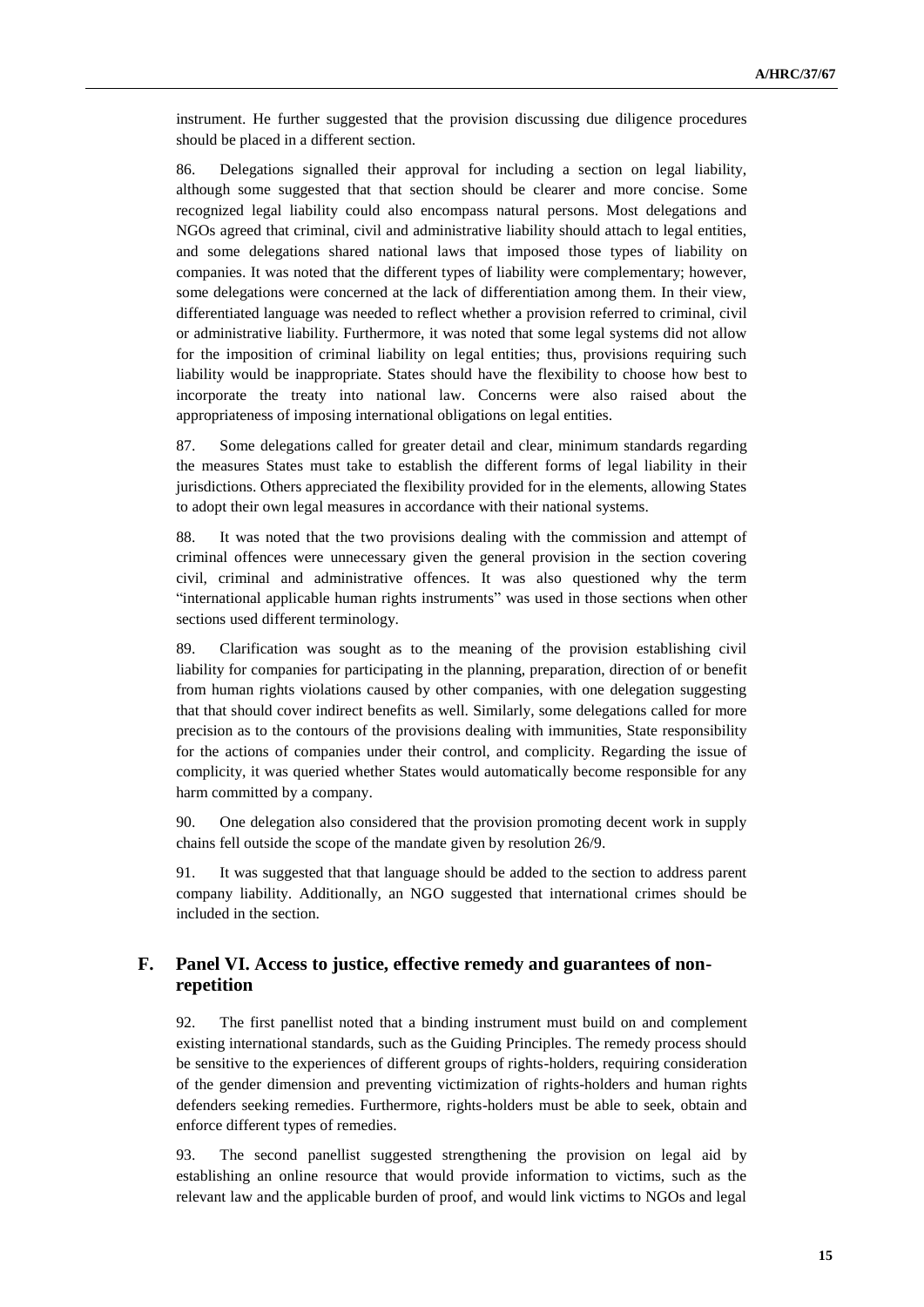aid. Additionally, the panellist noted the importance of recognition and enforcement of judgments.

94. The third panellist discussed how important it would be for victims to have access to courts in the home States of transnational corporations. To better confront problems such as piercing the corporate veil, he recommended reversing the burden of proof and improving victims' access to disclosure. He also suggested that damages should be based on home State calculations, the abolishment of the "loser pays" principle, and inclusion of proper cost-recovery mechanisms to encourage legal representation.

95. Delegations and NGOs welcomed the inclusion of that section in the document, noting that it was crucial to address gaps in legal protection and that doing so would constitute important added value in a future instrument. In particular, efforts to remove practical and legal barriers to effective access to justice were appreciated; however, some NGOs warned that by listing specific barriers, it could be excluding those not mentioned. It was suggested that the section should clearly state the right of everyone to have access to remedy regardless of the perpetrator.

96. A regional organization indicated that the assessment in the chapeau seemed acceptable but questioned whether the provisions mostly restated existing obligations. Another delegation suggested the complete removal of the section, arguing that a more holistic approach was warranted and that the current approach would force States to adopt a system that could be inappropriate in local circumstances. A business organization noted that the root problem regarding access to justice was a lack of the rule of law, and the instrument would need to find ways of incentivizing States to implement existing obligations.

97. States and many NGOs appreciated the inclusion of a provision emphasizing the need for access to justice for vulnerable groups; however, it was suggested that more empowering and positive language should be employed. Some NGOs recommended the inclusion of language about the need for gender-sensitive access to justice and remedies. An NGO also suggested that language from the United Nations Declaration on the Rights of Indigenous Peoples should be included, in particular to recognize the different legal systems and customs of certain communities. One delegation was concerned that specific groups were being recognized at all, indicating that there would be unfair and special treatment for those listed. A panellist disagreed, arguing that fairness dictated that different groups be treated differently.

98. Clarification was requested regarding the provision concerning non-judicial mechanisms not being a substitute for judicial mechanisms. It was mentioned that recourse to non-judicial mechanisms could be in the interest of victims, as they were sometimes faster and more appropriate. One panellist agreed that non-judicial mechanisms had a role to play, but argued that they were complementary, noting that judicial mechanisms should always be available.

99. Several NGOs appreciated the provision on reducing regulatory, procedural and financial obstacles in access to remedy, in particular mentioning the importance of ensuring class actions, access to information and limiting *forum non conveniens*. Many welcomed the inclusion of a provision concerning the reversal of the burden of proof; however, one business organization argued that that provision would upset the fair balance among the parties and potentially violate due process. Panellists disagreed, noting that, in some cases, raising a displaceable presumption would be appropriate, and that reversing the burden of proof existed in some national systems.

100. Several delegations and NGOs welcomed a provision addressing the need to guarantee the security of victims, witnesses and human rights defenders, although it was questioned whether the provision went beyond what States were already obliged to do.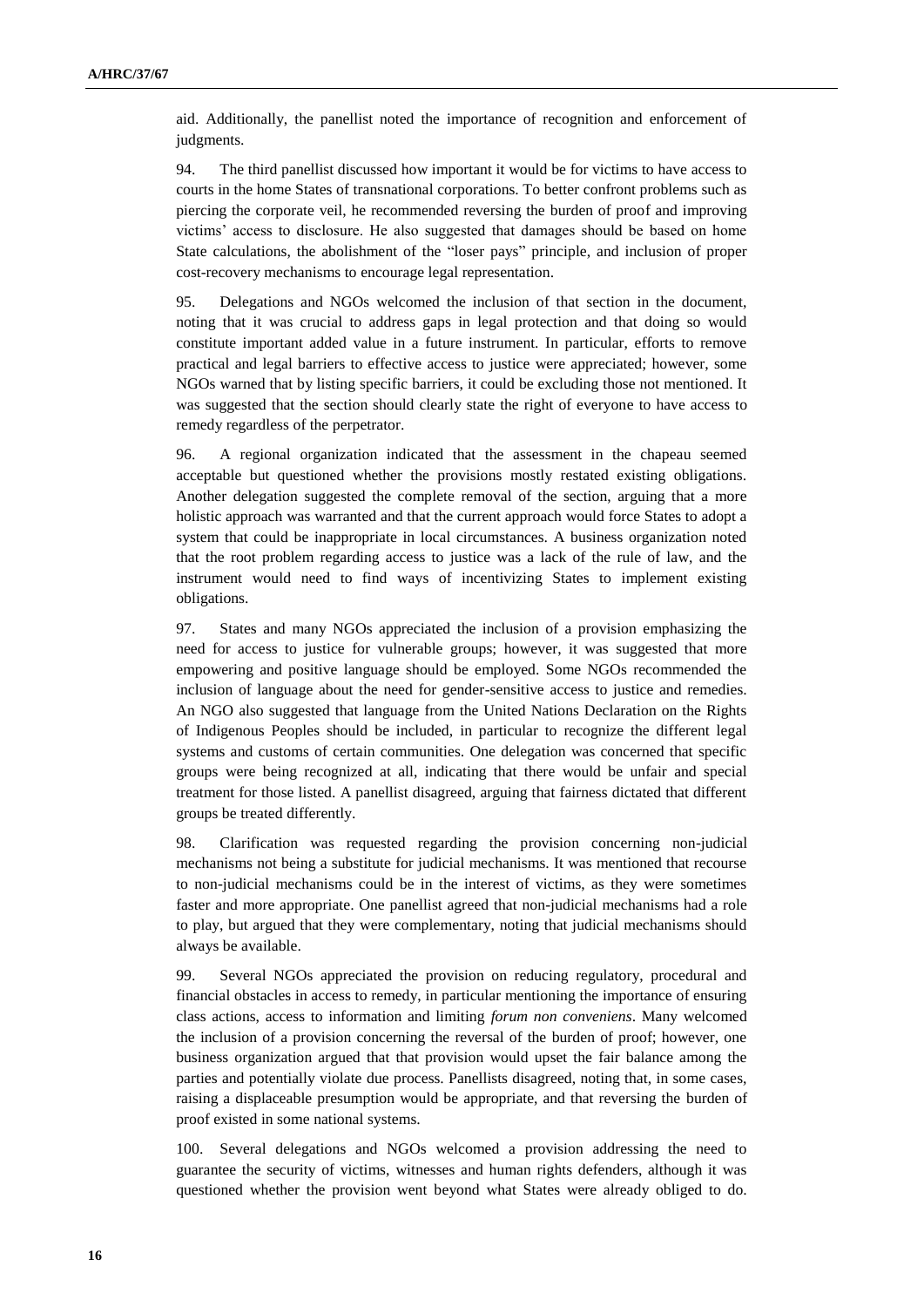NGOs thought the provision could be stronger by prohibiting interference with human rights defenders, and giving defenders a legal claim if they experienced retaliation.

101. States and NGOs also expressed support for a number of other provisions, including on the different forms of remedy, the right to equality of arms and legal aid, and access to information relevant to substantiating claims.

102. Multiple NGOs suggested that a provision addressing piercing of the corporate veil should be explicitly included in the section.

#### **G. Panel VII. Jurisdiction**

103. While the first panellist welcomed the inclusion of a section on jurisdiction, she noted that a number of key concepts related to State obligations still needed clarification. She stressed that international law already allowed the exercise of prescriptive jurisdiction extraterritorially, and careful language should be employed to avoid a restrictive interpretation. In her view, enforcement jurisdiction should be given careful attention and should be addressed in the section on international cooperation.

104. The second panellist expressed serious caution with regard to the broad approach to the concept of jurisdiction adopted in the elements document and warned that asserting extraterritorial jurisdiction over entities with a tenuous connection to the forum State could raise issues related to the principles of international comity and exhaustion of local remedies. He noted that enforcement of existing legislation remained an issue and attention should be focused on strengthening incentives to enforce those laws.

105. The third panellist argued that States should address accountability gaps related to transnational corporations by recognizing jurisdiction over national companies whose activities had an impact abroad, and the instrument should clearly indicate when a cause of action arose in the home State. Additionally, barriers to accessing justice should be removed, in particular the doctrine of *forum non conveniens* since it was often used as a delaying and obstructive tactic.

106. Delegations and NGOs agreed on the importance of having a section on jurisdiction in the elements document as many transnational corporations and other business enterprises escaped liability through jurisdictional challenges. The section was considered essential to address accountability gaps, clarify when courts could consider claims for abuses occurring abroad and enhance victims' access to justice. Given the importance of that section, some delegations emphasized the need for clarity. While many found that the elements formed a good starting point, calls were made for more precision in the provisions. For instance, some questioned the contours of the definition of "under the jurisdiction" in the chapeau, asking for clarity as to the meaning of "substantial activities in the State concerned" and the extent of control needed by parent companies. Some NGOs called for coherence among the concepts in that section and references to "territory and/or jurisdiction" elsewhere in the document, as well as the reaffirmation in the "purpose" section that State obligations did not stop at their territorial borders.

107. Most of the discussion centred on whether the language should permit extraterritorial jurisdiction and the extent of that jurisdiction. Several delegations and NGOs found it crucial that the instrument permit courts to consider claims arising out of activities abroad. Those delegations indicated that the use of extraterritorial jurisdiction had been approved by a range of judicial bodies and instruments, including national court cases, treaties and other international instruments. Other delegations suggested that clear references to the bases for jurisdiction should be included. In their view, under international law, extraterritorial jurisdiction could only be invoked exceptionally, duly justified by a legitimate interest and when a real and substantial link existed between a forum and the parties and claims concerned. That could be based on prescriptive jurisdiction principles,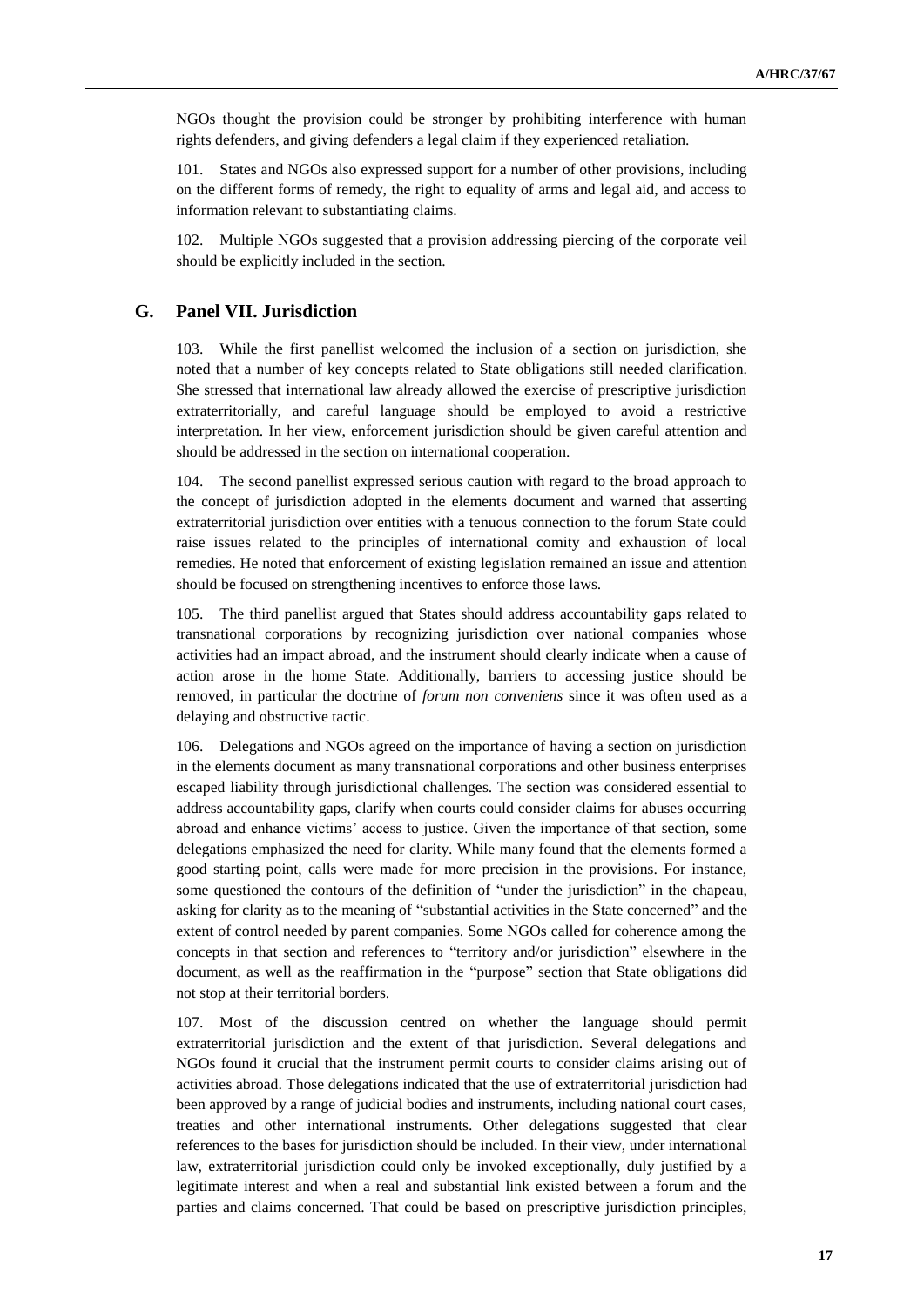such as nationality, passive personality and the protective principle. Going beyond traditional bases of jurisdiction could raise several issues. For instance, too much reliance on home State jurisdiction could act as a disincentive for host States in ensuring access to justice. Additionally, an expansive view of jurisdiction had the potential to violate the territorial integrity and sovereign equality of States, principles which were reaffirmed in the preamble of the elements document. However, panellists considered that those risks were overstated as that section did not authorize extraterritorial enforcement jurisdiction, and risks associated with such jurisdiction were allayed with the inclusion of a section on international cooperation.

108. With respect to specific provisions, delegations expressed most concern with the provision authorizing jurisdiction over subsidiaries throughout the supply chain domiciled outside States' jurisdiction. Additionally, concern was raised about the provision permitting jurisdiction over abuses alleged to have been committed by transnational corporations and other business enterprises throughout their activities, including their branches, subsidiaries, affiliates, or other entities directly or indirectly controlled by them. They argued that that wording was too broad and could cover legal entities with little connection to the forum State.

109. Clarification was sought as to the provision permitting claims by victims within a State's jurisdiction. It was queried whether that referred to nationals, residents or something else.

110. Additionally, it was proposed that certain provisions be added to that section. Some delegations and NGOs suggested explicitly prohibiting the use of *forum non conveniens*. Another delegation and NGO recommended adding a provision to address the conflict of laws. Calls were made to address conflict situations, as local courts were often unavailable in situations of armed conflict. One delegation suggested that jurisdiction over online enterprises be addressed. Furthermore, it was proposed that universal jurisdiction be established for conduct constituting international crimes.

#### **H. Panel VIII. International cooperation**

111. The first panellist noted the importance of that section given our globalized, fragmented economy. He suggested two ways to strengthen that section. First, by including subsections addressing cooperation in investigative, prosecutorial, administrative systems, and criminal and civil court systems separately. Second, by establishing a public register to help with the coordination of research.

112. The second panellist discussed how cooperation should generally address treaty implementation, helping States with national implementation and enforcement of judgments. To ensure appropriate cooperation, States should (a) ensure access to information for investigatory functions, (b) adopt rules to ensure mutual judicial cooperation, (c) ensure adequate standards of due process, (d) consider reflecting the principle of comity in the instrument, and (e) draw inspiration from existing instruments and standards.

113. Many delegations and NGOs agreed on the importance of international cooperation. One of the main obstacles to effective regulation of transnational corporations was the fact that they operated in multiple jurisdictions; thus, cooperation between States was necessary to ensure abuses were properly addressed. NGOs shared cases in which victims were unable to obtain redress due to a lack of international cooperation. Major obstacles to justice for those victims, such as difficulties in obtaining information, could be rectified with proper cooperation among States. Thus, it was important for States to agree on certain standards to ensure efficient investigation, prosecution and enforcement. Some delegations referred to other processes and instruments for guidance, such as the United Nations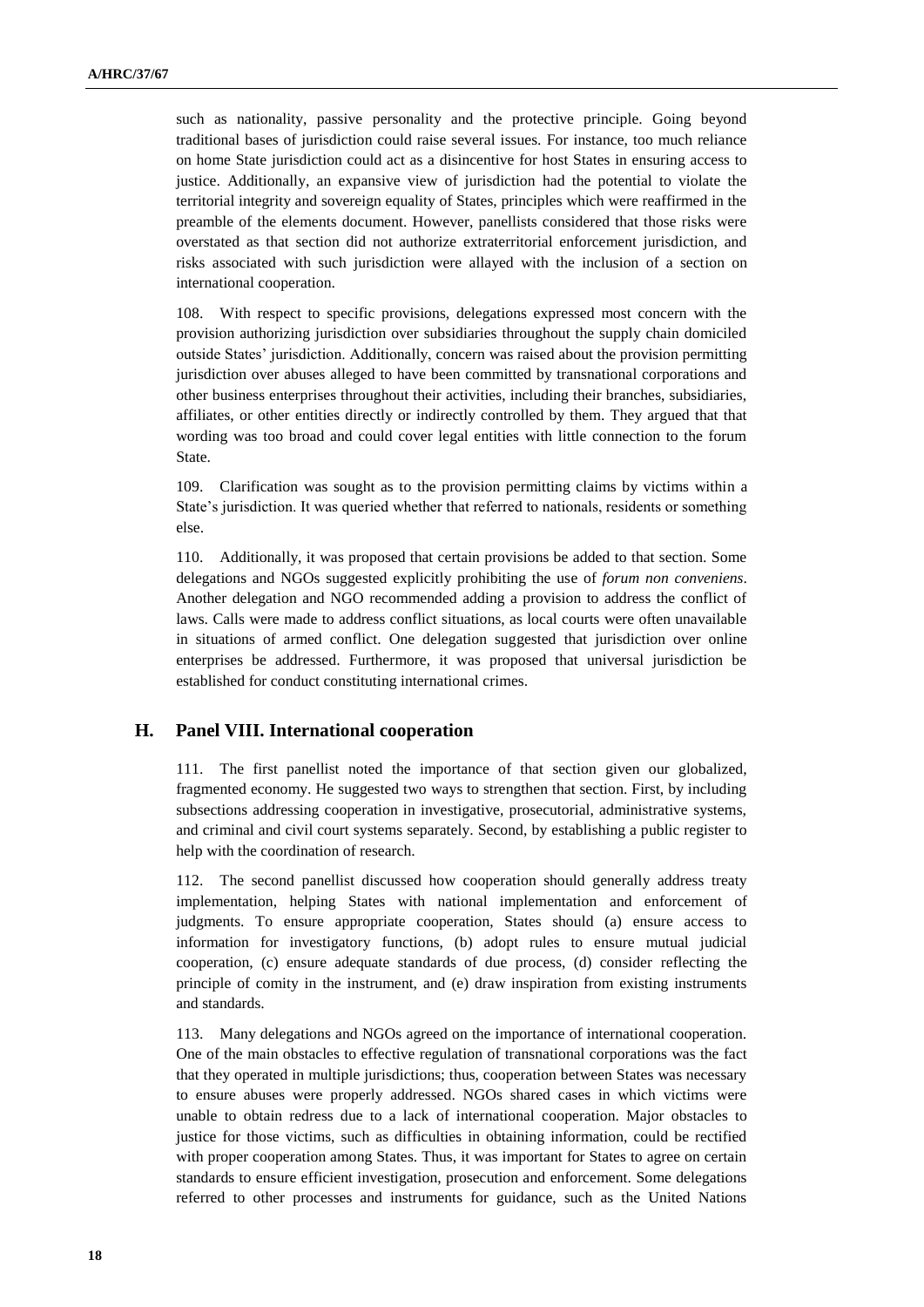Convention against Transnational Organized Crime and the United Nations Convention against Corruption. One delegation also said that regulating the recognition and enforcement of foreign judgments under the treaty should not overlap with the work being undertaken at the Hague Conference on Private International Law.

114. One delegation and a business organization argued that international cooperation should be developed generally and not focus on the specific regime. There was a fear that developing new obligations on international cooperation could conflict with other processes or send contradictory messages as to United Nations standards and its broader activities. Instead, States should focus on strengthening existing international cooperation mechanisms and continue to develop national action plans. Another delegation stressed that enhancing international cooperation could also benefit businesses. Furthermore, efforts should be taken to increase peer pressure among States to strengthen implementation of the Guiding Principles.

115. A regional organization stressed its advocacy for increased mutual legal assistance, including for cross-border investigation. It noted that the provisions under that chapter were interesting; however, it mentioned that already much was being done, for instance the work of the OHCHR accountability and remedy project on cross-border cooperation. It also questioned how the provisions in that section would allow for implementation given the current constraints, such as the lack of resources of prosecutors' offices to investigate cases involving transnational corporations and other business enterprises. Some delegations and a panellist suggested that provisions on technical assistance could be included to address some of those challenges.

116. Delegations called for greater specificity in the provisions of that section, taking into account that different levels of cooperation were required. There were multiple suggestions to differentiate the section based on whether cooperation was needed for civil, criminal or administrative matters, and to include more precise provisions on the means of cooperation needed for these different types of regimes. Additionally, there were calls for more detail into what processes should be required, in particular for evidence collection and sharing, and reciprocal recognition of civil judgments. It was also noted that a provision should be included to ensure reciprocity among States.

### **I. Panel IX. Mechanisms for promotion, implementation and monitoring**

117. The first panellist suggested that drafters focus on four principles in that section. First, accountability, lessons on which could be drawn from processes regulating business conduct outside of the human rights context, such as the World Bank Inspection Panel. Second, transparency, given the importance of access to information. Third, participation, although caution should be exercised regarding abuse by the private sector. Fourth, cooperation, which should be ensured at the national, regional and international levels.

118. The second panellist discussed cases in which victims were unable to access justice through existing institutions. She argued for the creation of an international court for affected individuals and communities to hold transnational corporations accountable. While supportive of the creation of an ombudsman, as proposed in the elements, she claimed that that would not be an adequate substitute for an international judicial body.

119. The third panellist welcomed that section in the elements document and noted that international mechanisms were needed. Implementation lay foremost with national jurisdictions, but a complementary, properly resourced international court should exist when national jurisdictions fail. The treaty body proposed in the elements would also be welcome and should be endowed with the ability to make recommendations, as well as referrals to the international court.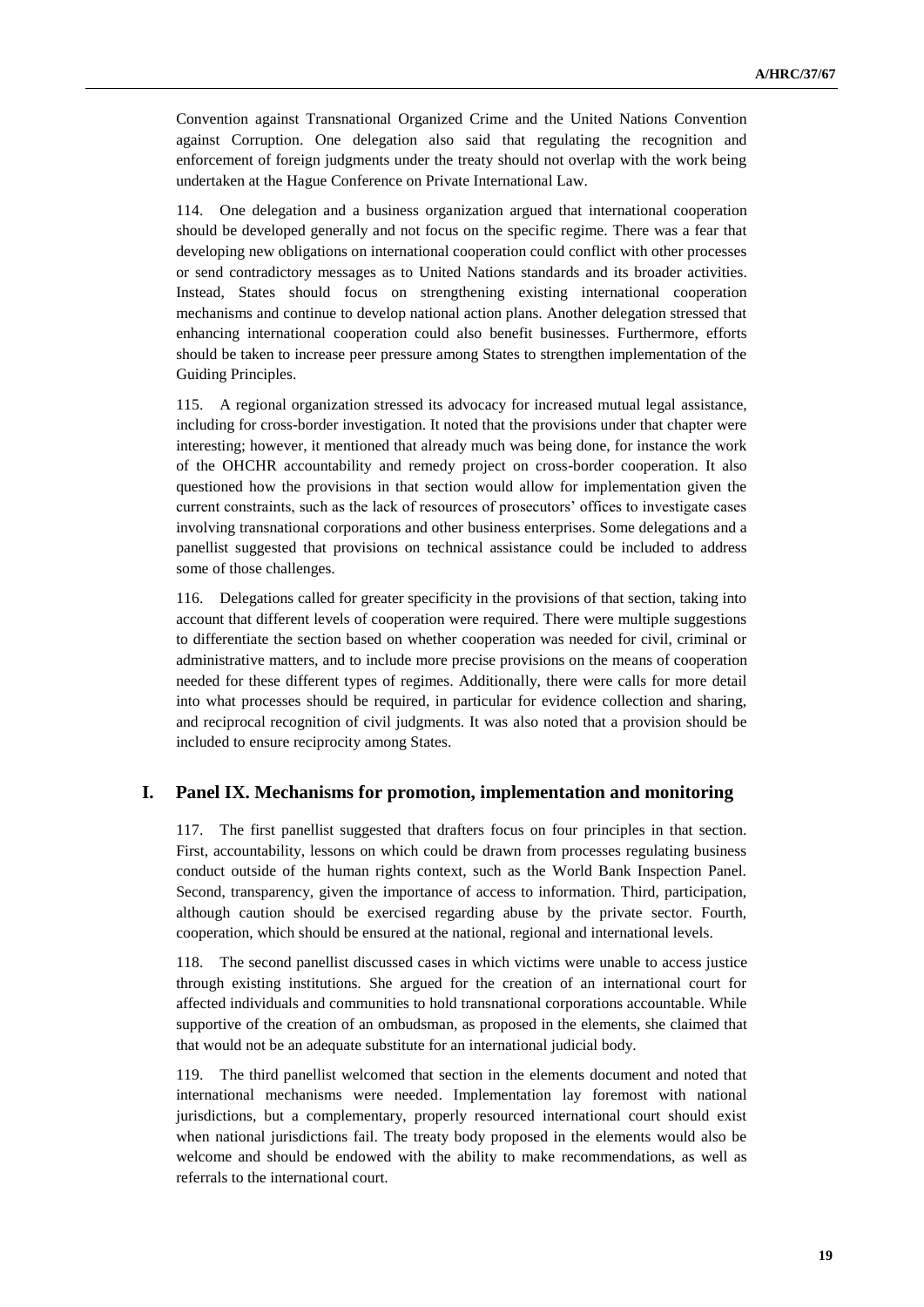120. Several delegations and NGOs welcomed the inclusion of that section and the creation of mechanisms to promote, implement and monitor a future instrument. Many called for the ability of victims to directly access those mechanisms, and an additional provision to protect against retaliation by those who engaged those mechanisms was mentioned. Some argued that, without enforcement mechanisms, the instrument would not be properly implemented. Other delegations questioned the usefulness of creating a new mechanism, arguing that the focus should be on strengthening existing institutions. One delegation reiterated that States had the prerogative to decide on how to enforce its treaty commitments. It was also noted that there should be more reliance on national action plans in order to bring the treaty to the national level. One delegation asked how the instrument could strengthen non-judicial mechanisms and what the role of national human rights institutions could be in that regard.

121. Several delegations approved of the establishment of an international judicial mechanism to hear complaints regarding violations by transnational corporations, including through the establishment of special chambers in already existing regional courts, noting that victims and certain States had been calling for the creation of such institutions for some time. However, questions were raised as to whether an international court could be effective or delay negotiations for years, and there were concerns regarding budgetary and political issues involved with establishing a court. A question was asked whether that referred to past deliberations over the International Criminal Court, whether it was an appeal to broaden the jurisdiction of the Court and whether the proposal was feasible.

122. Delegations expressed support for the creation of an international committee to monitor the treaty, and it was noted that the creation of a committee would not preclude the creation of other institutions or the involvement of national human rights institutions and ombudspersons. Some delegations approved of the proposed functions of that committee in the elements, including examining periodical reports and individual and collective communications. It was suggested that that body should consider victims as its centre of attention, and that it could foster international cooperation, technical assistance and share best practices. An expectation for a draft text of the treaty by the Chair-Rapporteur in the next session was highlighted.

123. Additionally, some delegations proposed the establishment of a non-judicial, peer review mechanism, and some NGOs suggested creating a monitoring centre that could be jointly run by States and civil society.

#### **J. Panel X. General provisions**

124. One NGO welcomed a provision in the section on general provisions regarding the primacy of a future instrument over other obligations from trade and investment legal regimes. It also stressed the importance of allowing for the participation of civil society and affected communities.

### **K. Panel. Victims' voices**

125. Five panellists provided introductory remarks, commenting on a range of issues, including violations of indigenous peoples' rights, abusive practices in drug patenting and pricing, harm caused by agricultural projects, impunity relating to toxic pollution, development projects displacing communities and the role of international financial institutions in supporting harmful practices.

126. The panellists' presentations were followed by interventions from delegations and NGOs, highlighting specific cases of abuse and State failure to implement existing human rights obligations. Some delegations defended the adoption of a balanced, victim-centred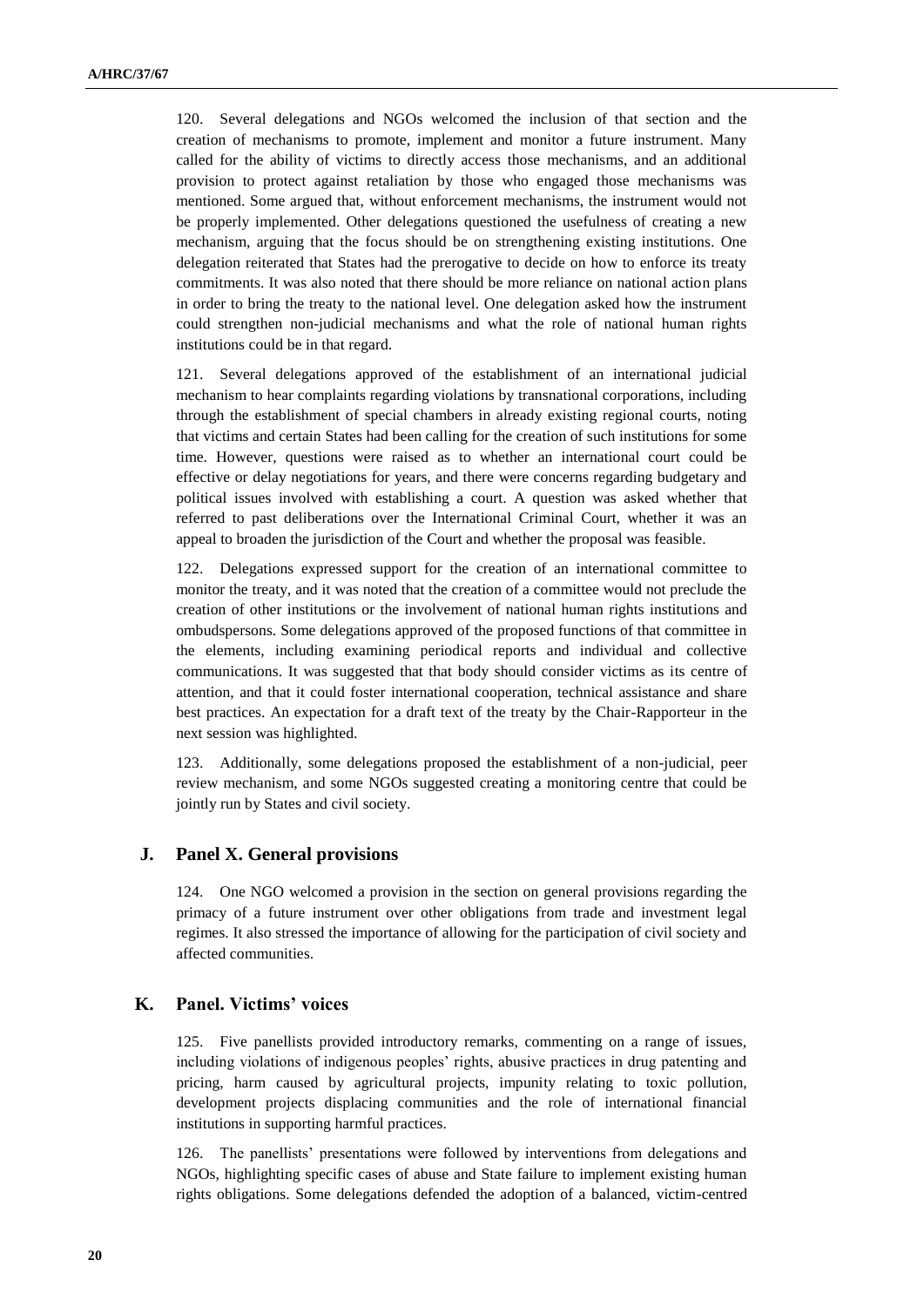document. It was highlighted that States should participate in that process and not stop codifying just because existing treaties were not implemented. There was a call for strengthening existing institutions and implementation of existing instruments, such as the Guiding Principles; guidance in that regard could be drawn from initiatives such as the OHCHR accountability and remedy project. Others expressed the view that existing institutions and instruments were failing to ensure the protection of victims, and that the creation of a legally binding instrument to oblige States and transnational corporations and other business enterprises to comply with human rights standards, and the creation of mechanisms to enforce such obligations, were necessary to address shortcomings in the current system. Delegations and NGOs stressed the importance of victims' participation in those processes, the need to ensure that they obtained redress when their rights were violated, and the importance of protecting human rights defenders. One regional organization stated that those who had suffered human rights violations by States, as well as those that were victims of abuses by non-State actors, had a right to access justice and a right to effective remedy, and insisted that States must implement existing obligations.

# **V. Recommendations of the Chair-Rapporteur and conclusions of the working group**

#### **A. Recommendations of the Chair-Rapporteur**

127. **Following the discussions held during the first three sessions of the working group, in particular the discussion on the elements for the draft legally binding instrument on transnational corporations and other business enterprises with respect to human rights presented by the Chair-Rapporteur, and pursuant to its mandate, as defined in paragraph 1 of resolution 26/9, and acknowledging the different views expressed, the Chair-Rapporteur should:**

(a) **Invite States and different stakeholders to submit their comments and proposals on the draft elements document no later than the end of February 2018;**

(b) **Present a draft legally binding instrument on transnational corporations and other business enterprises with respect to human rights, on the basis of the contributions from States and other relevant stakeholders, at least four months before the fourth session of the Working Group, for substantive negotiations during its fourth and upcoming annual sessions until the fulfilment of its mandate;**

(c) **Convene a fourth session of the Working Group to be held in 2018 and undertake informal consultations with States and other relevant stakeholders on its programme of work.**

#### **B. Conclusions of the working group**

128. **At the final meeting of its third session, on 27 October 2017, the working group adopted the following conclusions, in accordance with its mandate established by resolution 26/9. The Working Group:**

(a) **Welcomed the opening messages of the United Nations High Commissioner for Human Rights and of the President of the Human Rights Council and thanked the Minister for Foreign Affairs of Ecuador, María Fernanda Espinosa Garcés, and the Member of the French National Assembly, Dominique Potier, for their participation as keynote speakers. It also thanked the independent experts and representatives who had taken part in panel discussions, the interventions, proposals and comments received from Governments, regional and political groups,**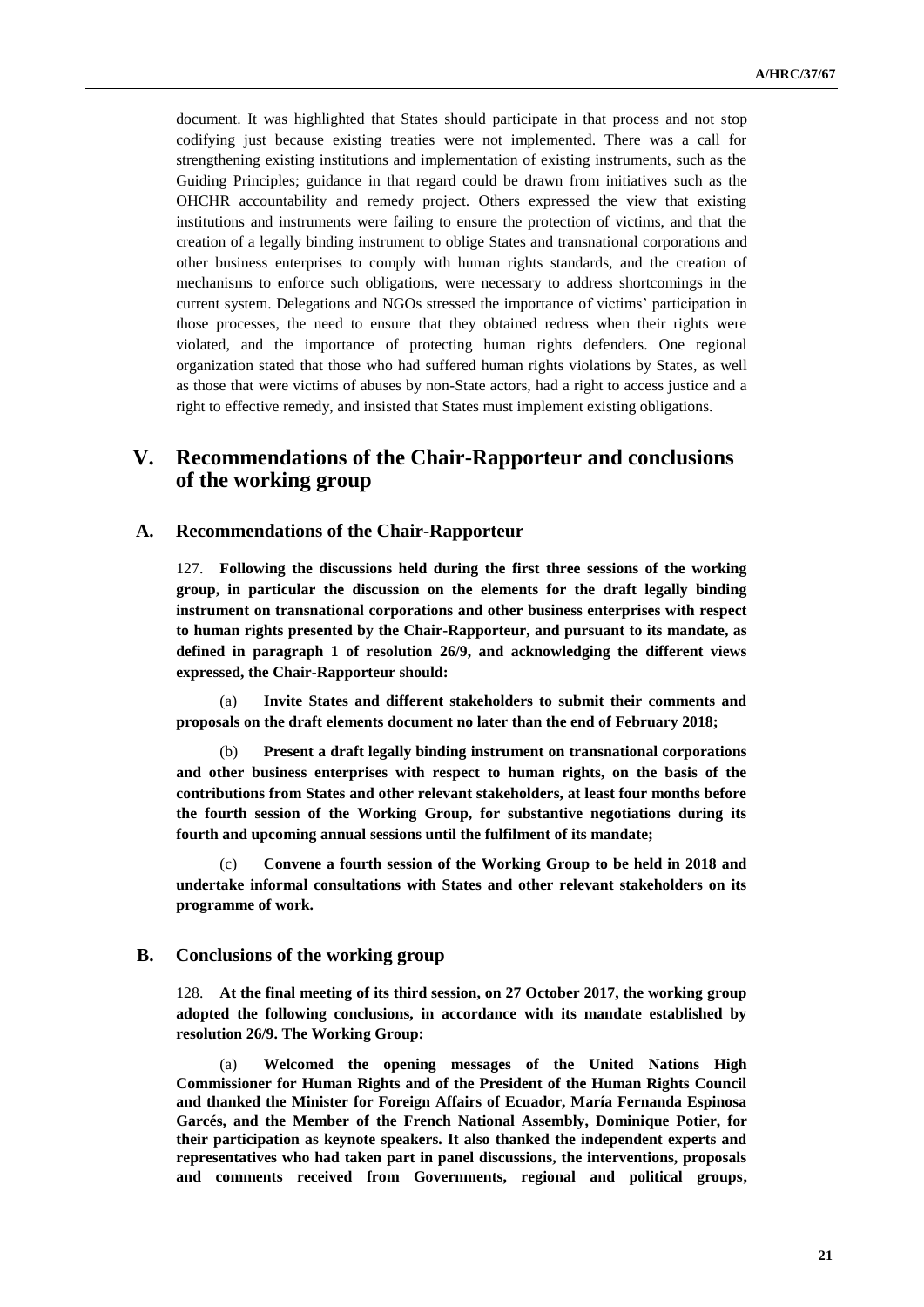**intergovernmental organizations, civil society, NGOs and all other relevant stakeholders, which had contributed to the substantive discussions of the session;** 

(b) **Took note of the elements for the draft legally binding instrument on transnational corporations and other business enterprises with respect to human rights, prepared by the Chair-Rapporteur in accordance with paragraph 3 of resolution 26/9 and the substantive discussions and negotiations and the presentation of various views thereof;** 

(c) **Requested the Chair-Rapporteur to undertake informal consultations with States and other relevant stakeholders on the way forward on the elaboration of a legally binding instrument pursuant to the mandate of resolution 26/9.**

# **VI. Adoption of the report**

129. **At its 10th meeting, on 27 October 2017, after an exchange of different views on the report and some of its elements, the working group adopted** *ad referendum* **the draft report on its third session and decided to entrust the Chair-Rapporteur with its finalization and submission to the Council for consideration at its thirty-seventh session.**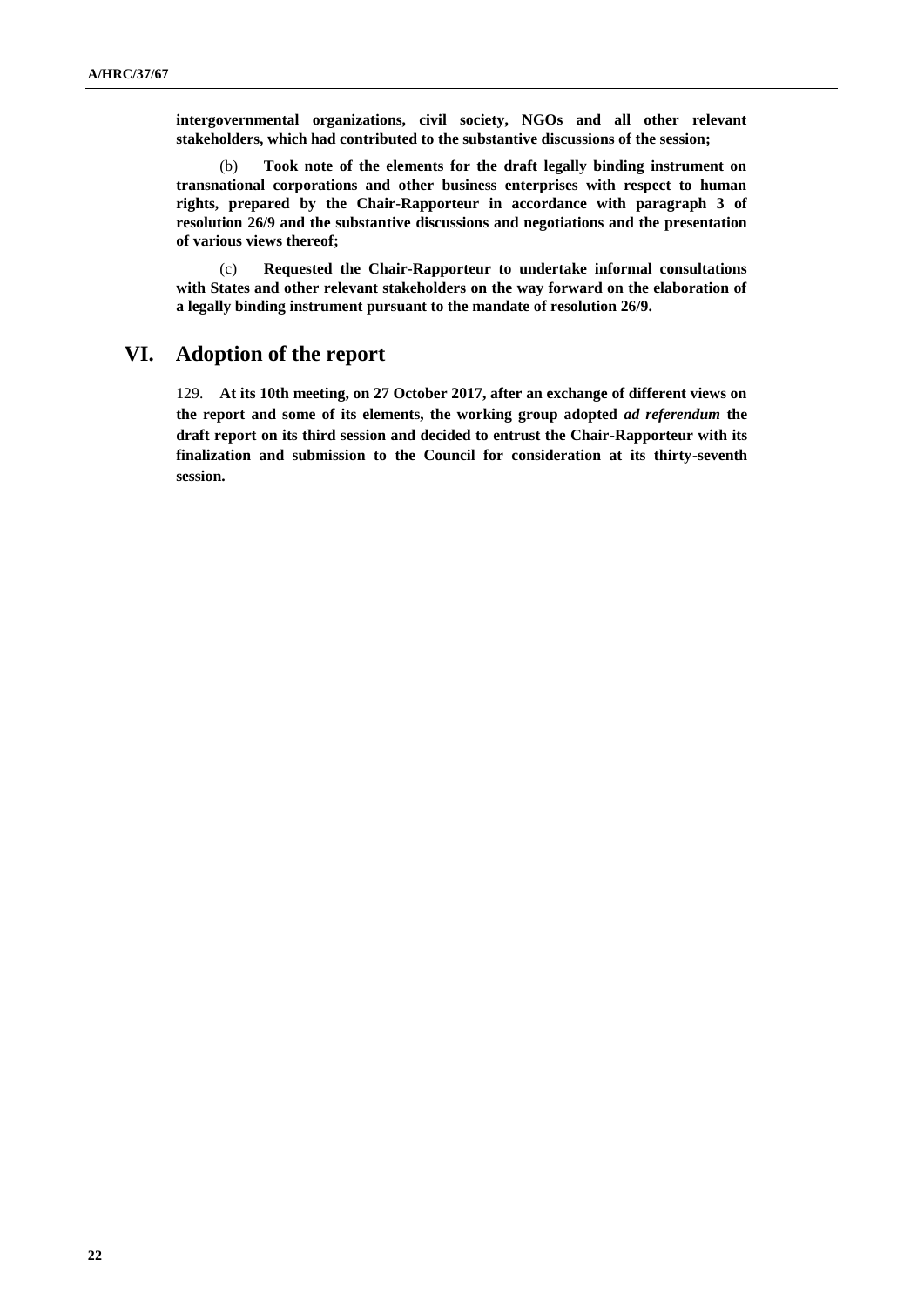# **Annex I**

# **List of participants**

## **States Members of the United Nations**

Algeria, Angola, Argentina, Australia, Austria, Azerbaijan, Bahrain, Bangladesh, Belarus, Belgium, Bolivia (Plurinational State of), Botswana, Brazil, Burundi, Central African Republic, Chile, China, Colombia, Costa Rica, Croatia, Cuba, Cyprus, Czechia, Democratic Republic of the Congo, Ecuador, Egypt, Estonia, Ethiopia, Finland, France, Georgia, Germany, Ghana, Greece, Guatemala, Haiti, Honduras, India, Indonesia, Iran (Islamic Republic of), Iraq, Ireland, Israel, Italy, Côte d'Ivoire, Jamaica, Jordan, Kazakhstan, Kenya, Lesotho, Liechtenstein, Lithuania, Luxembourg, Madagascar, Malta, Mauritania, Mexico, Monaco, Morocco, Mozambique, Myanmar, Namibia, Netherlands, Nicaragua, Nigeria, Norway, Pakistan, Panama, Peru, Philippines, Portugal, Qatar, Republic of Korea, Republic of Moldova, Russian Federation, Rwanda, Saudi Arabia, Serbia, Singapore, Slovakia, Slovenia, Somalia, South Africa, Spain, Sudan, Sweden, Syrian Arab Republic, Switzerland, Thailand, the former Yugoslav Republic of Macedonia, Trinidad and Tobago, Tunisia, Turkey, Ukraine, United Arab Emirates, United Kingdom of Great Britain and Northern Ireland, Uruguay, Venezuela (Bolivarian Republic of), Zambia.

#### **Non-member States represented by an observer**

Holy See, State of Palestine.

## **United Nations funds, programmes, specialized agencies and related organizations**

United Nations Conference on Trade and Development.

#### **Intergovernmental organizations**

European Union, International Chamber of Commerce, International Development Law Organization, Organisation of Islamic Cooperation, South Centre.

### **Special procedures of the Human Rights Council**

Working Group on the issue of human rights and transnational corporations and other business enterprises, Special Rapporteur on the implications for human rights of the environmentally sound management and disposal of hazardous substances and wastes, Independent Expert on the promotion of a democratic and equitable international order.

### **National human rights institutions**

The National Human Rights Council of Morocco, German Institute for Human Rights, Danish Institute for Human Rights.

### **Non-governmental organizations in consultative status with the Economic and Social Council**

Academic Council on the United Nations System; Al-Haq; Law in the Service of Man; American Bar Association; Amnesty International; Asia Pacific Forum on Women, Law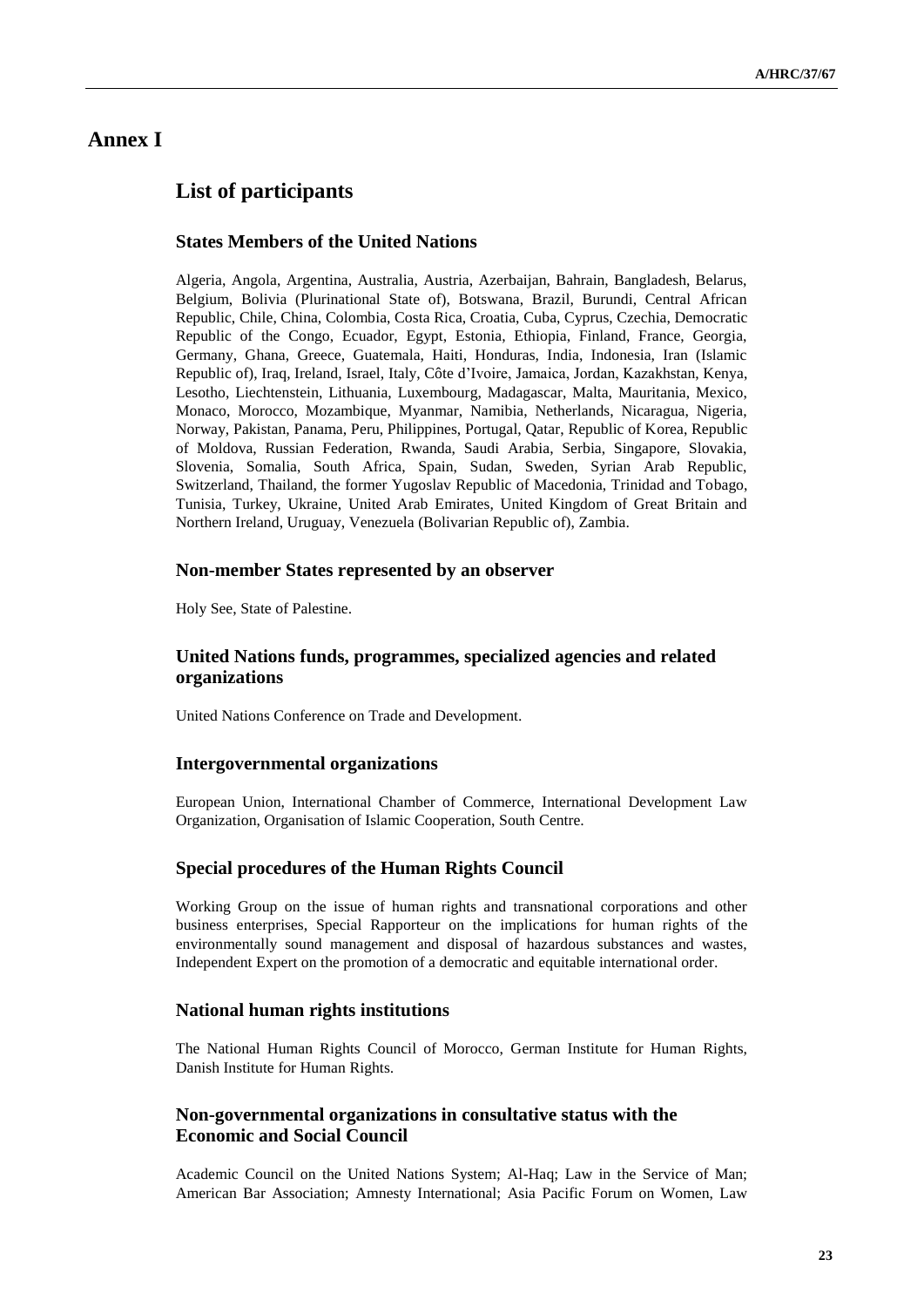and Development (APWLD); Association for Women's Rights in Development (AWID); Centre Europe — Tiers Monde — Europe-Third World Centre (CETIM); Center for International Environmental Law (CIEL); Comité Catholique contre la Faim et pour le Développement (CCFD); Conectas Direitos Humanos; Coopération Internationale pour le Développement et la Solidarité (CIDSE); Corporate Accountability International (CAI); Fondation pour l'étude des relations internationales et du développement; FIAN International e.V.; Franciscans International; Friends of the Earth International; Geneva Infant Feeding Association; Global Policy Forum; Indian Movement "Tupaj Amaru;" Indigenous Peoples' International Centre for Policy Research and Education (Tebtebba); Institute for Policy Studies (IPS); Instituto Para la Participación y el Desarrollo-INPADE-Asociación Civil; International Association of Democratic Lawyers (IADL); International Commission of Jurists; International Federation for Human Rights Leagues (FIDH); International Institute of Sustainable Development; International Organisation of Employers (IOE); International Service for Human Rights (ISHR); International Trade Union Confederation; IT for Change; iuventum e.V.; Legal Resources Centre; Oxfam International; Public Services International (PSI); Réseau International des Droits Humains (RIDH); Sikh Human Rights Group; Social Service Agency of the Protestant Church in Germany; Society for International Development; Stichting Global Forest Coalition; Swiss Catholic Lenten Fund; Tides Center; Verein Sudwind Entwicklungspolitik; Women's International League for Peace and Freedom (WILPF).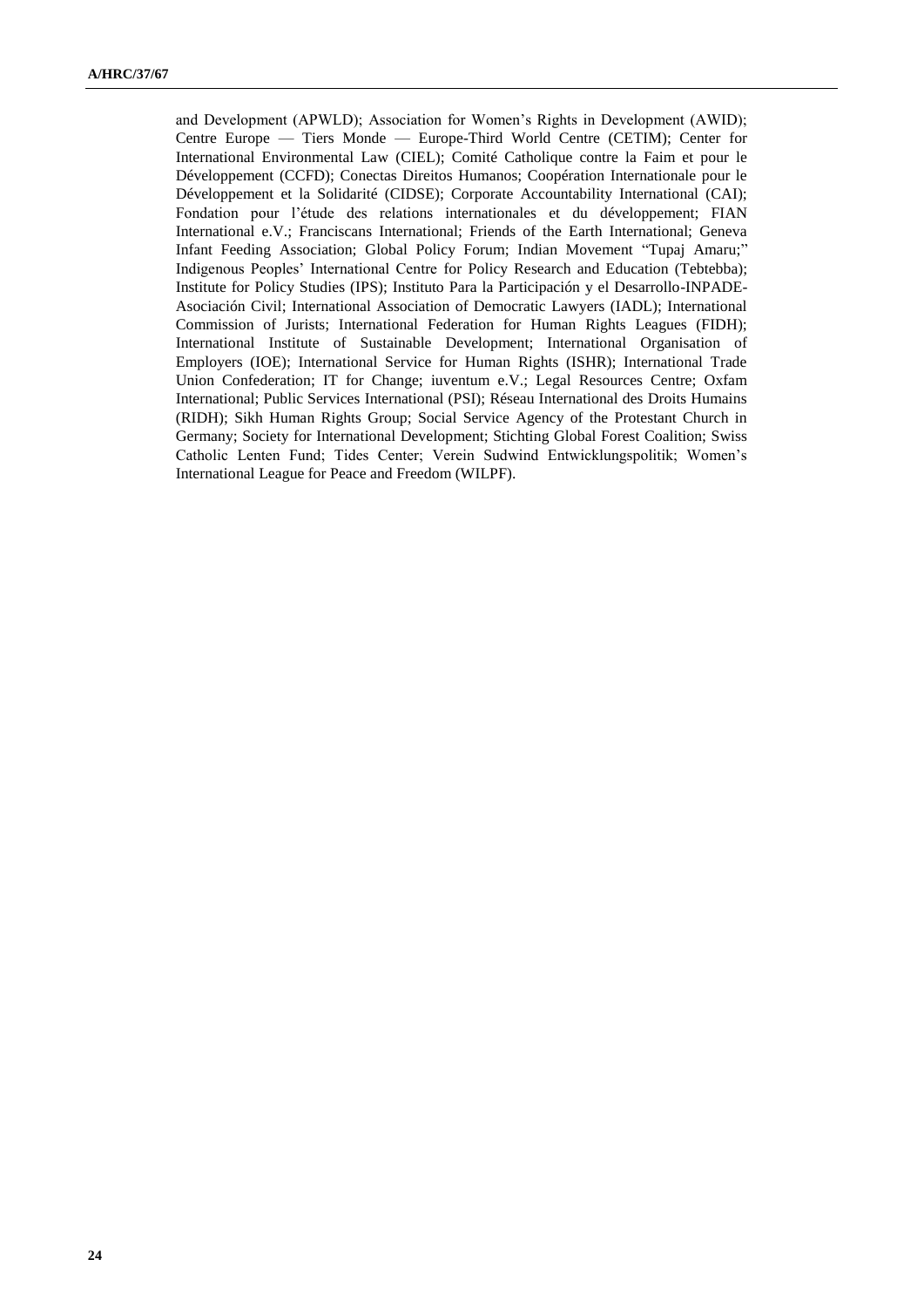# **Annex II**

# **List of panellists and moderators**

#### **Monday, 23 October 2017**

#### **Keynote speakers**

- H.E. María Fernanda Espinosa, Minister of Foreign Affairs of Ecuador, and former Chairperson-Rapporteur of the open-ended intergovernmental working group
- Dominique Potier, Member of the French National Assembly

#### **Subject I — General framework (15:00–18:00)**

- Lola Sánchez, Member of the European Parliament
- Richard Kozul-Wright, Director of the Division of Globalization and Development Strategies, UNCTAD
- Vicente Yu, Deputy Executive Director, South Centre

#### **Tuesday, 24 October 2017**

#### **Subject II — Scope of application (10h00–13h00)**

- Kinda Mohamedieh, South Centre
- Sigrun Skogli, Professor, University of Lancaster
- Manoela Roland, Professor, Universidade Federale de Juiz de Fora

#### **Subject III — General obligations (15h00–18h00)**

- Olivier De Schutter, Professor, Université de Louvain
- Linda Kromjong, Secretary-General of the International Organization of Employers
- David Bilchitz, Professor, University of Johannesburg and Director, South African Institute of Advances Constitutional, Public, Human Rights and International Law
- Makbule Sahan, representative of the International Trade Union Confederation

#### **Wednesday, 25 October 2017**

#### **Subject IV — Preventive measures (10h00–13h00)**

- Baskut Tuncak, UN Special Rapporteur on hazardous substances and wastes
- Iván González, representative of the Confederación Sindical de Trabajadores de las Américas, CSA
- Ana María Suárez-Franco, FIAN International

#### **Subject V — Legal liability (10h00–13h00)**

- Richard Meeran, Partner, Leigh Day & Co.
- Carlos López, International Commission of Jurists
- Humberto Cantú Rivera, Professor, University of Monterrey